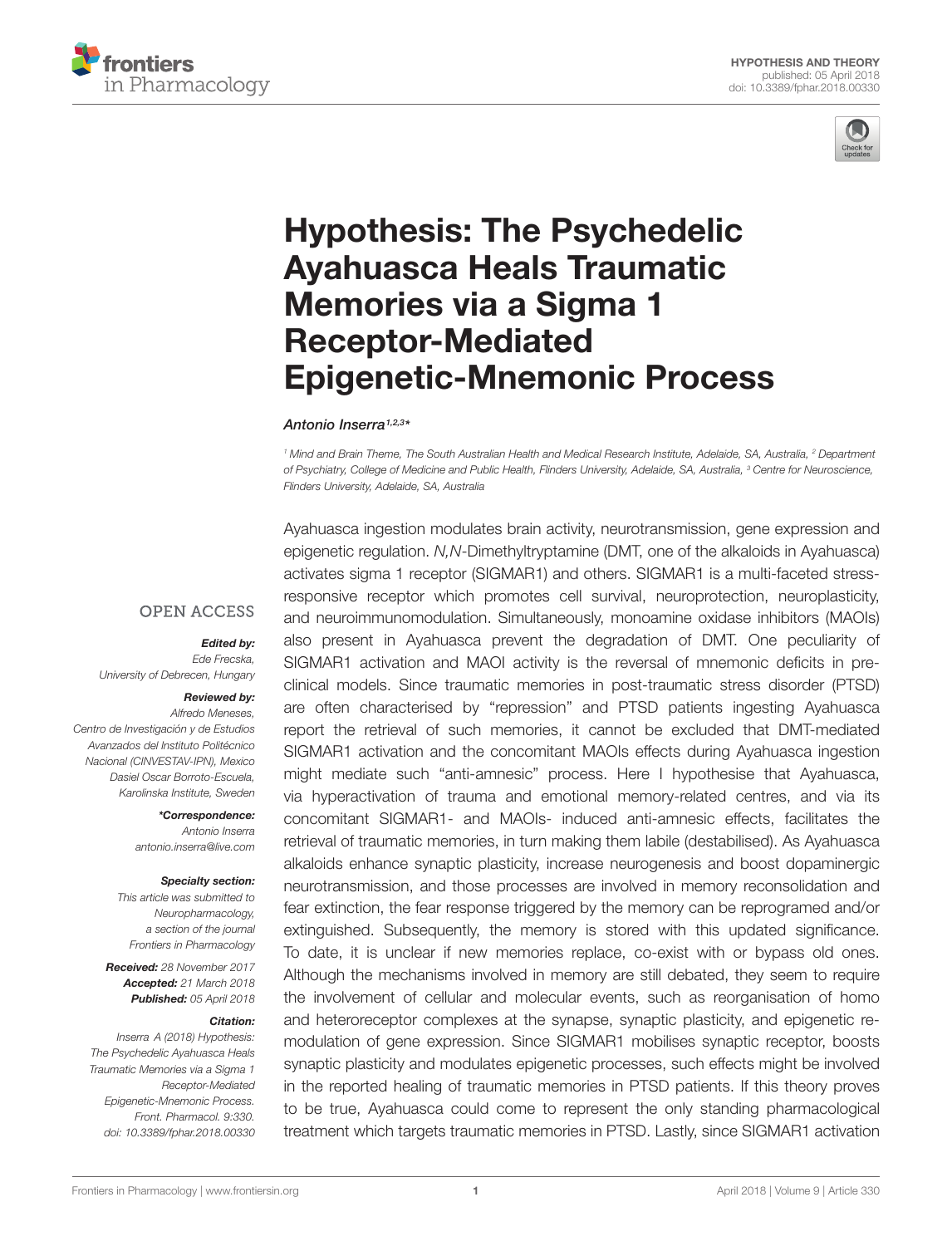triggers both epigenetic and immunomodulatory programmes, the mechanism here presented could help understanding and treating other conditions in which the cellular memory is dysregulated, such as cancer, diabetes, autoimmune and neurodegenerative pathologies and substance addiction.

Keywords: Ayahuasca, DMT, sigma 1 receptor, trauma, post-traumatic stress disorder, epigenetics, fear extinction, cellular memory

#### INTRODUCTION

Ayahuasca is a psychoactive plant brew containing N,Ndimethyltryptamine (DMT) and β-carboline alkaloids (harmine, harmaline, and tetrahydroharmine) traditionally used in the Amazon basin for therapeutic and spiritual purposes [\(Schultes et al.,](#page-11-0) [1979;](#page-11-0) [Frecska et al.,](#page-9-0) [2016\)](#page-9-0). The hallucinogenic tryptamine DMT is obtained from Psychotria viridis and it binds to SIGMAR1, the serotonin receptors (5HTR) 1A/1D/1E/2A/2B/2C/5A/6/7, the serotonin transporter, the dopamine receptor D1 (D1R), the adrenergic receptors alpha 1A/1B/2A/2B/2C, the imidazoline 1 receptor and the trace amine associated receptor [\(Deliganis et al.,](#page-9-1) [1991;](#page-9-1) [Smith et al.,](#page-11-1) [1998;](#page-11-1) [Bunzow et al.,](#page-9-2) [2001;](#page-9-2) [Fontanilla et al.,](#page-9-3) [2009;](#page-9-3) [Ray,](#page-11-2) [2010\)](#page-11-2). β-carbolines are obtained from Banisteriopsis caapi and function as monoamine oxidase inhibitors (MAOIs) to render DMT orally active [\(Riba et al.,](#page-11-3) [2003\)](#page-11-3).

Ayahuasca seems to hold therapeutic potential in psychiatry. Recently, fast onset antidepressant effects were reported following administration of a single dose of Ayahuasca in patients diagnosed with recurrent depression [\(Sanches et al.,](#page-11-4) [2016\)](#page-11-4). Similarly, anecdotal evidence suggests that Ayahuasca might be beneficial in the treatment of post-traumatic stress disorder (PTSD) [\(Nielson and Megler,](#page-11-5) [2014\)](#page-11-5). However, no pre-clinical or clinical studies to date have investigated this possibility.

In this work, based on converging layers of evidence from in-vitro, pre-clinical and clinical studies, I postulate a mechanism involving the activation of discrete brain areas and receptor systems which triggers the recall of traumatic memories and their reconsolidation (and potentially fear extinction learning) hypothetically via modifying the epigenetic signatures of the memory.

#### AYAHUASCA INGESTION MODULATES BRAIN ACTIVITY

The deep changes in perception and cognition elicited by Ayahuasca ingestion are underlined by a profound activation of limbic, paralimbic and neocortical brain areas, which are involved in trauma, memory formation, memory retrieval and emotional regulation, as well as a region-specific shift of electrical activity. These changes lead to an altered state of awareness underlined by introspection, retrieval of traumatic memories, and visions. Imaging studies have shown that Ayahuasca hyperactivates the inferior frontal gyrus (IFG) and the anterior insula, the right anterior cingulate/subcallosal gyrus and the left amygdala/parahippocampal gyrus, while decreasing activity within relevant hubs of the default mode network (DMN), such as the precuneus/posterior cingulate cortex and the medial prefrontal cortex [\(Riba et al.,](#page-11-6) [2006;](#page-11-6) [Palhano-Fontes et al.,](#page-11-7) [2015\)](#page-11-7).

The inferior frontal gyrus (IFG) is a brain area involved in semantic unification, emotion perception and regulation and processing of negative emotional stimuli [\(Etkin et al.,](#page-9-4) [2011;](#page-9-4) [Zhu et al.,](#page-12-0) [2012;](#page-12-0) [Tabei,](#page-11-8) [2015;](#page-11-8) [Urgesi et al.,](#page-11-9) [2016\)](#page-11-9). This suggests that activation of this brain area during Ayahuasca ingestion could be involved in the processing of trauma. Significantly, veterans diagnosed with PTSD display decreased IFG activation in response to contextual cues, suggesting that modulation of this brain area might be beneficial in PTSD treatment [\(van Rooij et al.,](#page-11-10) [2014\)](#page-11-10). Similarly, the anterior insula is hyperactivated following Ayahuasca ingestion, and this region is involved in emotional processing and in the conscious perception of errors [\(Phillips](#page-11-11) [et al.,](#page-11-11) [1998;](#page-11-11) [Ullsperger et al.,](#page-11-12) [2010\)](#page-11-12). The amygdala is involved in fear response, emotional arousal processes, reconsolidation of fear memories and fear memory extinction, and this brain region has been shown to be hyper-responsive in PTSD [\(Riba](#page-11-6) [et al.,](#page-11-6) [2006;](#page-11-6) [Shin et al.,](#page-11-13) [2006;](#page-11-13) [Myers and Davis,](#page-10-0) [2007;](#page-10-0) [Palhano-](#page-11-7)[Fontes et al.,](#page-11-7) [2015\)](#page-11-7). Ayahuasca-induced hyperactivity of this brain area therefore supports the processing and reconsolidation of traumatic memories and the extinction of the fear memory associated with recall of the traumatic memory [\(Riba et al.,](#page-11-6) [2006;](#page-11-6) [Shin et al.,](#page-11-13) [2006;](#page-11-13) [Myers and Davis,](#page-10-0) [2007;](#page-10-0) [Palhano-Fontes et al.,](#page-11-7) [2015\)](#page-11-7).

The subcallosal gyrus is involved in the processing of sadness and sad memories [\(Mayberg et al.,](#page-10-1) [1999\)](#page-10-1). Increased activity of this brain region is observed when patients are asked to rehearse sad autobiographic scripts, in line with the hypothesis presented here. Significantly, co-activation of the IFG, amygdala and hippocampus is a prerequisite for autobiographical memory retrieval, and specific sub-regions of these brain areas are activated following Ayahuasca ingestion [\(Greenberg](#page-10-2) [et al.,](#page-10-2) [2005;](#page-10-2) [Riba et al.,](#page-11-6) [2006\)](#page-11-6). Moreover, parahippocampal gyrus activity is increased during memory retrieval tasks, and Ayahuasca hyperactivates this brain area [\(Maguire and](#page-10-3) [Mummery,](#page-10-3) [1999\)](#page-10-3).

Much like other psychedelic compounds such as psilocybin and lysergic acid diethylamide (LSD), Ayahuasca ingestion

**Abbreviations:** 5HT, Serotonin; BDNF, Brain-derived neurotrophic factor; CB1, Cannabinoid receptor 1; DMN, Default mode network; DMT, N,N-Dimethyltryptamine; GABA, Gamma-aminobutyric acid; HDAC, Histone deacetylase; IFG, Inferior frontal gyrus; LVGCC, L-type voltage-gated calcium channels; MAOI, Monoamine oxidase inhibitor; MDMA, 3,4 methylenedioxy-methamphetamine; NFKB, Nuclear factor kappa-B; NMDA, N-methyl-D-aspartate; PTSD, Post-traumatic stress disorder; SIGMAR1, Sigma 1 receptor.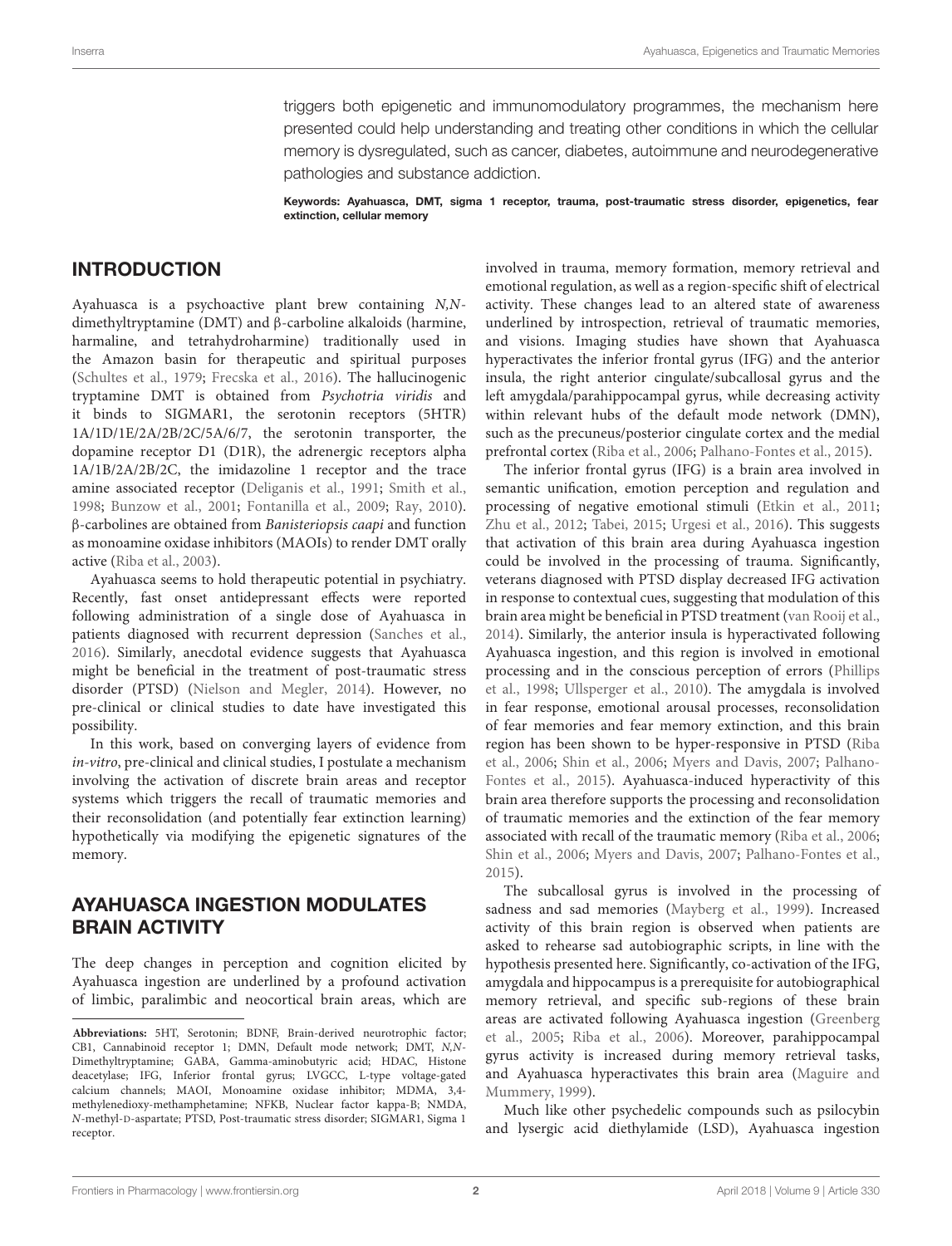dampens activity and connectivity of crucial hubs within the DMN, such as the precuneus/posterior cingulate cortex and the medial prefrontal cortex [\(Carhart-Harris et al.,](#page-9-5) [2012;](#page-9-5) [Palhano-](#page-11-7)[Fontes et al.,](#page-11-7) [2015;](#page-11-7) [Speth et al.,](#page-11-14) [2016\)](#page-11-14). Of relevance, the medial prefrontal cortex is involved in the process of fear extinction, and its activity is modulated by Ayahuasca [\(Myers and Davis,](#page-10-0) [2007;](#page-10-0) [Palhano-Fontes et al.,](#page-11-7) [2015\)](#page-11-7).

#### AYAHUASCA INGESTION MODULATES NEUROTRANSMISSION

To date, only one study has investigated the effects of Ayahuasca administration on neurotransmission [\(de Castro-Neto et al.,](#page-9-6) [2013\)](#page-9-6). In this study, the authors orally administered rats three Ayahuasca doses and studied post-mortem amino acid and monoamines levels in the hippocampus and amygdala. Gamma-aminobutyric acid (GABA), the main inhibitory neurotransmitter in the human brain, was dose-independently increased in the hippocampus while it was increased in the amygdala at the lowest dose and decreased at the highest concentrations. Moreover, in the amygdala, noradrenaline, serotonin and dopamine levels were increased at all doses studied, while in the hippocampus only serotonin was increased in rats receiving the two highest doses. Furthermore, the turnover of serotonin, noradrenaline and dopamine was drastically reduced in the amygdala but not in the hippocampus of Ayahuasca-treated rats [\(de Castro-Neto et al.,](#page-9-6) [2013\)](#page-9-6).

These findings suggest that Ayahuasca ingestion exerts profound monoaminergic effects in the amygdala, increasing the levels of excitatory and decreasing those of inhibitory neurotransmitters, while decreasing monoamine utilisation. The findings that GABA is decreased and dopamine is increased in the amygdala following Ayahuasca administration is relevant for the hypothesis here presented, since the GABAergic system mediates the amnesic effects of chemical compounds, and negative modulation of the GABAergic system has anti-amnesic effects, while amygdalar dopamine is involved in the extinction of conditioned fear [\(Rau et al.,](#page-11-15) [2009;](#page-11-15) [Abraham et al.,](#page-8-0) [2014\)](#page-8-0). Thus, the decreased levels of amygdalar GABA might be at least partially responsible for the anti-amnesic-like effects of Ayahuasca on the retrieval of repressed memories in PTSD patients, while the increased levels of amygdalar dopamine might play an important role in the process of fear extinction (discussed below).

Further studies should investigate if similar changes in neurotransmission are replicable in humans. This could be possible via in vivo approaches, by using neuroimaging techniques to a) directly measure the levels of neurotransmitter release following Ayahuasca ingestion or b) indirectly, by measuring the relative drug occupancy at receptors for each of the neurotransmitter of interest [\(Badgaiyan,](#page-9-7) [2014;](#page-9-7) [Kumar and Mann,](#page-10-4) [2014\)](#page-10-4). However, until otherwise proven, it seems likely that Ayahuasca ingestion might trigger similar neurotransmission patterns in humans. These changes could be involved in the reported antidepressant effects of Ayahuasca and in the anecdotal reports of Ayahuasca consumption in the healing of trauma [\(Dominguez-Clave et al.,](#page-9-8) [2016;](#page-9-8) [Sanches et al.,](#page-11-4) [2016\)](#page-11-4).

# AYAHUASCA INGESTION MODULATES NEUROGENESIS

Aside from their monoaminergic effects, the alkaloids present in Ayahuasca have been shown to increase neurogenesis in vitro and in vivo at least partially via SIGMAR1-mediated upregulation of brain-derived neurotrophic factor (BDNF) [\(Fortunato et al.,](#page-9-9) [2009;](#page-9-9) [Fujimoto et al.,](#page-9-10) [2012;](#page-9-10) [Lenart et al.,](#page-10-5) [2016;](#page-10-5) [Morales-](#page-10-6)[Garcia et al.,](#page-10-6) [2017\)](#page-10-6). The processes of memory reconsolidation and fear extinction (discussed below) both require synaptic plasticity enhancement and hippocampal neurogenesis, which are modulated by BDNF [\(Radiske et al.,](#page-11-16) [2015;](#page-11-16) [Suarez-Pereira and](#page-11-17) [Carrion,](#page-11-17) [2015\)](#page-11-17). Therefore, it seems likely that the Ayahuascainduced synaptic plasticity and neurogenesis, which are required for mnemonic processes and fear extinction, might be involved in the healing of traumatic memories experienced by Ayahuasca users.

## SIGMA-1 RECEPTOR

SIGMAR1 is a transmembrane protein with neuroprotective, neurotrophic, and immunomodulatory properties found in high concentrations in limbic areas of the human brain and in immune cells [\(Ishikawa et al.,](#page-10-7) [2007;](#page-10-7) [Fujimoto et al.,](#page-9-10) [2012;](#page-9-10) [Frecska et al.,](#page-9-11) [2013;](#page-9-11) [Szabo et al.,](#page-11-18) [2014\)](#page-11-18). SIGMAR1 can be membrane-bound at the mitochondria-associated endoplasmic reticulum (ER) membrane, where it acts as a molecular chaperone, or translocate to the nuclear envelope, the cytosol and the plasma membrane. [\(Hayashi and Su,](#page-10-8) [2007;](#page-10-8) [Tsai et al.,](#page-11-19) [2015\)](#page-11-19). At the nuclear envelope, SIGMAR1 recruits chromatinremodelling molecules to control gene expression [\(Tsai et al.,](#page-11-19) [2015\)](#page-11-19). Aside from its effects at the ER and nuclear level, SIGMAR1 also plays an important role at the synaptic level both via forming heteroreceptor complexes with G-protein coupled receptors (GPCRs) and via directly interacting with voltagegated ion channels, therefore controlling the reorganisation of several homo and heteroreceptor complexes and modulating neurotransmission. [\(Kourrich et al.,](#page-10-9) [2013;](#page-10-9) [Balasuriya et al.,](#page-9-12) [2014;](#page-9-12) [Beggiato et al.,](#page-9-13) [2017;](#page-9-13) [Feltmann et al.,](#page-9-14) [2018;](#page-9-14) [Ortiz-](#page-11-20)[Renteria et al.,](#page-11-20) [2018\)](#page-11-20) Dysregulation of SIGMAR1 function is implicated in neuropsychiatric and neurodegenerative disorders, drug addiction, cancer, cardiovascular diseases, immune-related pathologies, stroke and neuropathic pain [Reviewed in [\(Tsai et al.,](#page-11-21) [2009;](#page-11-21) [Frecska et al.,](#page-9-0) [2016\)](#page-9-0)].

One peculiarity of the human SIGMAR1 gene is that, unlike any other, it only shares 30.3% homology with any other mammalian protein, while sharing 66.7% identity with the enzyme sterol isomerase found in fungi, which is involved in the biosynthesis of ergosterol [\(Hanner et al.,](#page-10-10) [1996;](#page-10-10) [Weete](#page-12-1) [et al.,](#page-12-1) [2010\)](#page-12-1). Ergosterol is a compound found in the cell membrane of fungi and protozoa first identified in the fungus Claviceps Purpurea [\(Weete et al.,](#page-12-1) [2010\)](#page-12-1). Interestingly, this fungus produces ergot alkaloids amongst which lysergic acid, a precursor of the synthetic LSD [\(Miedaner and Geiger,](#page-10-11) [2015\)](#page-10-11). Some authors have suggested that, unlike the traditional view that 5HT receptors mediate the psychedelic effects of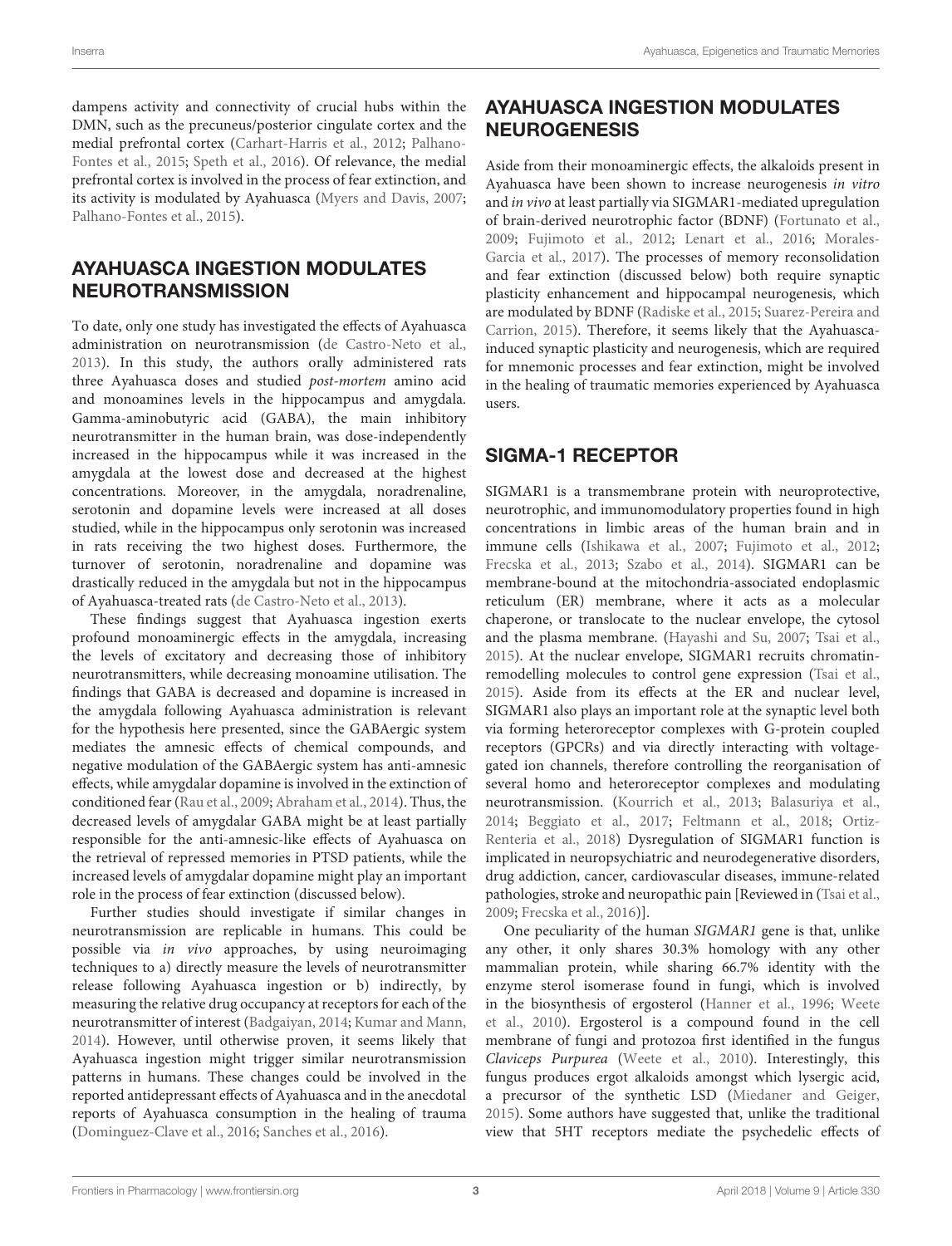tryptamines, SIGMAR1 might also be involved in those effects [\(Fontanilla et al.,](#page-9-3) [2009\)](#page-9-3). Although such discussion is beyond the scope of this work and shall be argued elsewhere, the author believes that SIGMAR1 might represent the real gateway to psychedelic states. Further studies should investigate this possibility.

# Sigma 1 Receptor Activation Is Anti-amnesic

Aside from its neuroprotective and immunomodulatory properties, SIGMAR1 activation has been shown to reverse experimental-induced amnesia in rodents, possibly via enhancement of the cholinergic and N-methyl-D-aspartate- (NMDA) glutamatergic neurotransmitter systems [\(Earley et al.,](#page-9-15) [1991;](#page-9-15) [Maurice et al.,](#page-10-12) [1998;](#page-10-12) [Antonini et al.,](#page-9-16) [2009\)](#page-9-16). Interestingly, peak densities of SIGMAR1 are found in brain areas relevant to traumatic memory formation, retrieval and updating, such as the amygdala and the hippocampal formation, suggesting that Ayahuasca-induced SIGMAR1 activation in such brain areas could be involved in the reported retrieval and updating of traumatic memories [\(Mash and Zabetian,](#page-10-13) [1992\)](#page-10-13). Supporting this notion, the parahippocampal gyrus, one of the brain areas hyperactivated by Ayahuasca ingestion, is involved in the modulation of memory retrieval [\(Woodcock et al.,](#page-12-2) [2015\)](#page-12-2).

Accordingly, SIGMAR1, D2R and 5HT2AR are enriched in the amygdala, while SIGMAR1-D2R and D2R-5HT2AR have been shown to interact to form heteroreceptor complexes at the post-junctional membrane of synapses. [\(Beggiato et al.,](#page-9-13) [2017;](#page-9-13) [Feltmann et al.,](#page-9-14) [2018\)](#page-9-14) The term "junctional neurotransmission" identifies a type of neurotransmission which is "non-synaptic" and refers to the neurotransmission at neuro-non-neural effectors, that is the connexion between neuronal and nonneuronal cells (such as smooth muscle cells). Such nonsynaptic neurotransmission is achieved by means of GPCRs metabotropic receptors signalling, and produces a slower (second to minutes) response compared to synaptic neurotransmission. [\(Goyal and Chaudhury,](#page-10-14) [2013\)](#page-10-14) Given that (a) SIGMAR1 plays an important role in junctional neurotransmission via forming heteroreceptor complexes with other metabotropic receptors such as 5HT2AR and D2R and that (b) DMT has high affinity for SIGMAR1 and 5HT2AR, and the latter forms heteroreceptor complexes with both SIGMAR1 and D2R, and that (c) D2R-5HT2AR oligomerization enhances D2R promoter recognition and signalling, it could be plausible that this mechanisms at the post-junctional synapse might enhance the effects of DMT on dopaminergic neurotransmission in the amygdala, a crucial event in memory retrieval and reconsolidation. [\(Borroto-Escuela](#page-9-17) [et al.,](#page-9-17) [2010,](#page-9-17) [2014,](#page-9-18) [2017;](#page-9-19) [Lukasiewicz et al.,](#page-10-15) [2010;](#page-10-15) [Albizu et al.,](#page-8-1) [2011\)](#page-8-1)

Therefore, it seems possible that the elicited patterns of brain activation arising from Ayahuasca ingestion, accompanied by the DMT-induced SIGMAR1 activation leading to gene expression regulation, and by the formation of heteroreceptor complexes to boost dopaminergic neurotransmission, might mediate the retrieval of repressed traumatic memories. This kind of retrieval

process forms an essential step in the re-elaboration and recontextualization of such memories. Interestingly, MAOI activity has also been shown to be beneficial in pre-clinical models of amnesia, and Ayahuasca contains MAOIs [\(Botwinick and](#page-9-20) [Quartermain,](#page-9-20) [1974\)](#page-9-20).

# Sigma 1 Receptor Activation Modulates Epigenetic Processes

Recently, SIGMAR1 has been shown to modulate epigenetic processes. In fact, cocaine-induced SIGMAR1 activation triggers SIGMAR1 translocation to the nuclear envelope, where it interacts with proteins which regulate gene expression by affecting chromatin compaction [\(Tsai et al.,](#page-11-19) [2015\)](#page-11-19). Specifically, SIGMAR1 was shown to create a dose-dependent interaction between emerin and histone deacetylase (HDAC) 1, HDAC2 and HDAC3 and to therefore affect chromatin compaction and gene expression [\(Demmerle et al.,](#page-9-21) [2012;](#page-9-21) [Tsai et al.,](#page-11-19) [2015\)](#page-11-19). Therefore, for the first time, a study has described an involvement of SIGMAR1 on the epigenetic regulation of gene expression. This is in line with the hypothesis here presented, since reconsolidation and fear extinction of traumatic memories both seem to require the involvement of epigenetic mechanisms [\(Graff et al.,](#page-10-16) [2014;](#page-10-16) [Kwapis and Wood,](#page-10-17) [2014\)](#page-10-17).

#### Sigma 1 Receptor Activation Disrupts the Reconsolidation of Fear Memories

Aside from promoting anti-amnesic and regulating epigenetic intracellular pathways, activated SIGMAR1 modulates the cannabinoid receptor 1 (CB1)/NMDA receptor interaction to prevent NMDA receptor dysfunction [\(Sanchez-Blazquez](#page-11-22) [et al.,](#page-11-22) [2014\)](#page-11-22). In support of the hypothesis here presented, CB1 receptors are enriched in the basolateral amygdala (a region involved in conditioned fear), and pharmacological agonists that activate CB1 or NMDA receptors during traumatic memory retrieval disrupt the reconsolidation of fear memories, preventing subsequent fear expression [\(McDonald and Mascagni,](#page-10-18) [2001;](#page-10-18) [Lee et al.,](#page-10-19) [2017\)](#page-10-19). This mechanism could be involved in the extinction of fear memory and healing of traumatic memories reported by Ayahuasca users [\(Nielson and Megler,](#page-11-5) [2014\)](#page-11-5).

#### MEMORY, PTSD AND TRAUMATIC MEMORIES

Memory formation is the ensemble of highly dynamic processes that permit specific aspects of an event to be stored in the brain [\(Nadel et al.,](#page-11-23) [2012\)](#page-11-23). The mechanisms involved in memory formation, retrieval and reconsolidation have long been investigated. However, because of the highly complex nature of such processes, and because of the difficulties in studying them, the exact nature of these mechanisms are still debated. It is, however, accepted that mnemonic processes (i.e., memory consolidation, retrieval and reconsolidation) require the involvement of cellular and molecular mechanisms, such as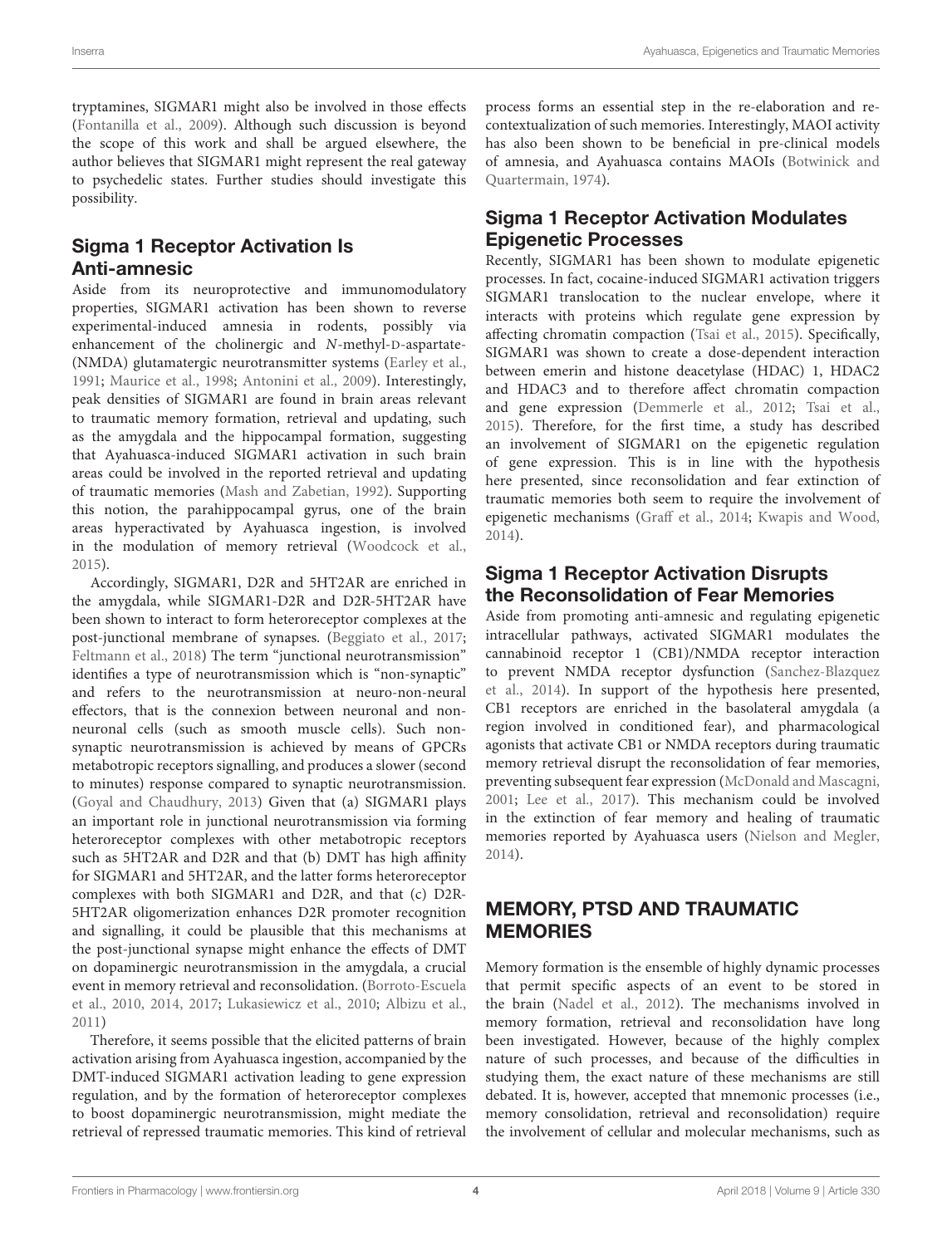synaptic plasticity and the transcriptional modulation of specific sets of genes in relevant neuronal subpopulations, which are likely to be mediated by epigenetic modifications [\(Jarome and Lubin,](#page-10-20) [2014\)](#page-10-20).

Several hypotheses have been formulated trying to describe the elusive mechanisms of memory formation, retrieval and reconsolidation. Although diverging in some aspects, these hypotheses are not necessarily mutually exclusive, and they could hold the key to explain slightly different mechanisms of the same paradigm. The "synaptic plasticity" hypothesis suggests that activity-dependent plasticity is achieved at appropriate synapses and is necessary and sufficient for storage, retrieval and reconsolidation of the memory engram. [\(Martin et al.,](#page-10-21) [2000;](#page-10-21) [Takeuchi et al.,](#page-11-24) [2014\)](#page-11-24) The "memory indexing theory" or "hippocampal hypothesis of memory," suggests that the pattern of neocortical and other brain areas activated by an event are initially indexed (i.e., "photographed") in the hippocampus only to be subsequently stored in other brain regions, such as the neocortex. [\(Teyler and DiScenna,](#page-11-25) [1985\)](#page-11-25) The "consolidation hypothesis" disputes that new memories consolidate slowly over time unless new information is learnt shortly after the initial learning. [\(McGaugh,](#page-10-22) [2000\)](#page-10-22) The "cholinergic hypothesis" proposes that cholinergic neurons are central player in the formation and storage of memory, and that cholinergic dysfunction is involved in memory and cognitive deficits. [\(Bartus](#page-9-22) [et al.,](#page-9-22) [1982;](#page-9-22) [Contestabile,](#page-9-23) [2011\)](#page-9-23) The "vasopressin hypothesis" argues that vasopressin is the fundamental peptide that enhances memory given that vasopressin delayed memory extinction. [\(Strupp and Levitsky,](#page-11-26) [1985\)](#page-11-26) The "fragmentation hypothesis" holds that a specific memory is stored as fragments of the specific perceived situation. It has been suggested that this mechanisms might be relevant to PTSD via the phenomenon of "dissociative encoding", the insufficient encoding of the trauma memory following peritraumatic dissociation which prevents future re-elaboration of the traumatic memory [\(Bedard-Gilligan](#page-9-24) [and Zoellner,](#page-9-24) [2012\)](#page-9-24).

Nonetheless, some authors have suggested that long-term memory might be mediated by the allosteric reorganisation of populations of homo- and heteroreceptor complexes in the post-junctional membranes, which in turn affect the prejunctional receptor complexes to facilitate the new pattern of transmitter release to be learned. [\(Borroto-Escuela et al.,](#page-9-25) [2015,](#page-9-25) [2017;](#page-9-19) [Fuxe and Borroto-Escuela,](#page-10-23) [2016b\)](#page-10-23) Specifically, the transformation of sub-regions of heteroreceptor complexes into transcription factors, upon formation of specific adapter proteins, can consolidate the heteroreceptor complexes into long-term units. Those influence gene expression via altered promoter recognition, signalling and trafficking as well as via the formation of novel allosteric sites, which can lead to changes in promoter function and pharmacology. [\(Fuxe and Borroto-Escuela,](#page-9-26) [2016a;](#page-9-26) [Borroto-Escuela et al.,](#page-9-19) [2017\)](#page-9-19) Hence, given that SIGMAR1 controls the reorganisational pattern of several homo- and heteroreceptor complexes at the synapses, it cannot be excluded that these mechanisms might be involved in the reported retrieval and healing of traumatic memories following DMT-mediated SIGMAR1 activation. This might result in a "new post-junctional transmission learning" mediated by a long term modulation of the neuronal networks in which the memory is encoded. Further studies are warranted to explore this possibility.

#### Traumatic Memories and Brain Activity in PTSD

When a traumatic event is experienced, the extent of circulating glucocorticoids and adrenalin seem to determine the formation fate of a memory of the event. For example, when the stressor is particularly intense and the levels of stress hormones (such as glucocorticoids) become particularly elevated, formation of the memory can be impaired [Reviewed by [\(Schwabe et al.,](#page-11-27) [2010\)](#page-11-27)]. Following such events, deficits in declarative memory (the difficulty of recalling the traumatic event) can be experienced [\(Samuelson,](#page-11-28) [2011\)](#page-11-28). Exposure to highly traumatic situations can lead to the development of PTSD, a disorder characterised by intrusive thoughts, repression of trauma memory, flashbacks, nightmares, hyperarousal, startle response, and changes in memory and concentration [\(Bremner,](#page-9-27) [2006\)](#page-9-27).

Individuals diagnosed with PTSD display changes in brain function and structure, such as alterations of the hippocampus, amygdala and medial prefrontal cortex (including anterior cingulate cortex). Crucially, Ayahuasca ingestion modulates activity of these brain areas [\(Bremner et al.,](#page-9-28) [1997;](#page-9-28) [Lanius](#page-10-24) [et al.,](#page-10-24) [2001;](#page-10-24) [Bremner,](#page-9-27) [2006;](#page-9-27) [Riba et al.,](#page-11-6) [2006;](#page-11-6) [Palhano-Fontes](#page-11-7) [et al.,](#page-11-7) [2015\)](#page-11-7). Human studies suggest that PTSD patients present disorder-specific epigenetic regulation of genes involved in pathways relevant to this disorder [\(Zannas et al.,](#page-12-3) [2015\)](#page-12-3). Given that SIGMAR1 activation is involved in chromatin remodelling and epigenetics regulation of gene expression, it cannot be excluded that DMT-mediated SIGMAR1 activation might affect aberrant gene expression and/or epigenetic signatures in PTSD [\(Tsai et al.,](#page-11-19) [2015;](#page-11-19) [Zannas et al.,](#page-12-3) [2015\)](#page-12-3).

#### Dissociative Amnesia and Brain Activity **Changes**

A subset of individuals diagnosed with PTSD experience dissociative amnesia, a condition characterised by impaired retrograde memory functioning and loss (or repression) of autobiographic traumatic memory, which is not related to structural brain damage or other cognitive impairments [\(Brand](#page-9-29) [et al.,](#page-9-29) [2009;](#page-9-29) [Staniloiu and Markowitsch,](#page-11-29) [2014\)](#page-11-29).

In one imaging study, dissociative amnesia patients displayed hypometabolic functioning of the right inferolateral prefrontal cortex and left supramarginal gyrus [\(Brand et al.,](#page-9-29) [2009\)](#page-9-29). Another study suggested that dissociative amnesia patients present increased activity in the prefrontal cortex and decreased activity in the hippocampus during a memory retrieval task [\(Kikuchi et al.,](#page-10-25) [2010\)](#page-10-25). Since Ayahuasca increases brain activity in the parahippocampal region, a brain area involved in memory retrieval, and the hippocampus is underactive during memory retrieval tasks in dissociative amnesia patients, it seems plausible that Ayahuasca might be beneficial in the process of memory recovery in dissociative amnesia patients [\(Riba et al.,](#page-11-6) [2006;](#page-11-6) [Kikuchi et al.,](#page-10-25) [2010\)](#page-10-25). Interestingly, after treatment for dissociative amnesia, this aberrant pattern of brain activity is reversed [\(Kikuchi et al.,](#page-10-25) [2010\)](#page-10-25).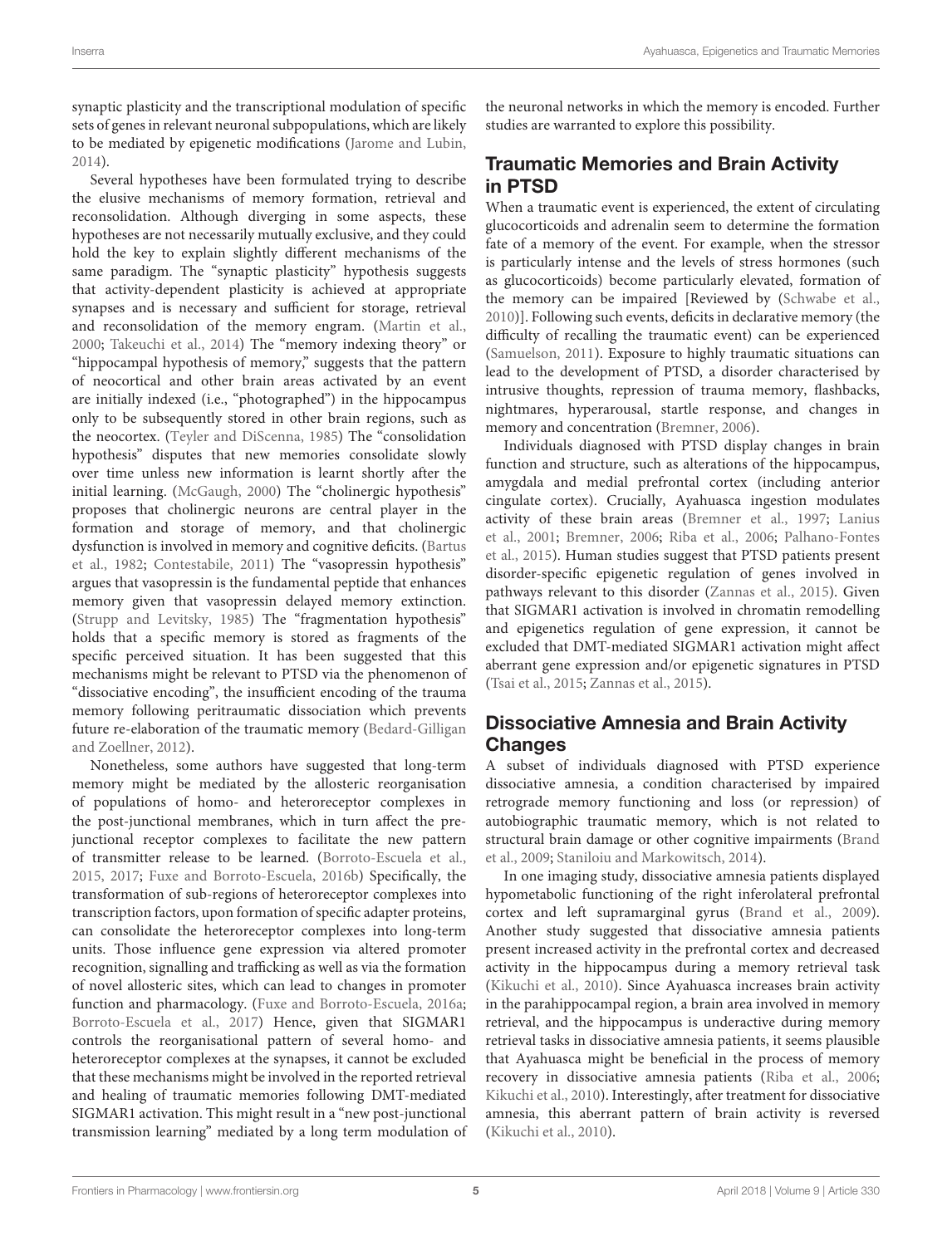#### Traumatic Memory Recall in PTSD

During traumatic memory recall in PTSD patients, abnormal brain activity changes can be observed, such as decreased activation of the hippocampus, parietal cortex and decreased activation of the inferior frontal gyrus (the latter is upregulated by Ayahuasca). Moreover, traumatic memory recall hyperactivates the amygdala and posterior cingulate cortex (the latter is hypoactivated following Ayahuasca ingestion) [\(Bremner,](#page-9-27) [2006;](#page-9-27) [Palhano-Fontes et al.,](#page-11-7) [2015\)](#page-11-7). Recall and reactivation of a traumatic memory create a plastic window in which the memory becomes labile and has the potential to be updated via epigenetic regulation of neuroplasticity-related gene expression, which can lead to an attenuation (or extinction) of the fear response associated with the memory itself [\(Nader et al.,](#page-11-30) [2000;](#page-11-30) [Graff](#page-10-16) [et al.,](#page-10-16) [2014\)](#page-10-16). This timeframe (considered to last around 6 h) offers healing potential in PTSD, dissociative amnesia and in any individual that has been exposed to traumatic events [\(Schiller](#page-11-31) [et al.,](#page-11-31) [2010\)](#page-11-31).

#### Memory Reconsolidation and Fear **Extinction**

The notion that memories are a stable and unchangeable entity has long been disproven. It is now accepted that when memories are retrieved (reactivation of the trace memory), they enter a labile (deconsolidation) state with potential for the memory to be updated (reconsolidation), so that when the memory will be recalled in future, the "new" version of the memory is recalled [\(Alberini and Ledoux,](#page-8-2) [2013\)](#page-8-2). However, debate still exists as to whether the new trace memory replaces or co-exists with the old one. Either way, the potential to update memory presents considerable therapeutic implications [\(Jarome and Lubin,](#page-10-20) [2014\)](#page-10-20).

The term fear extinction refers to the loss of the fear response associated with the recall of a traumatic memory, and it is an important step in the healing of traumatic memories, such as those experienced by PTSD patients [\(Myers and Davis,](#page-10-0) [2007\)](#page-10-0). BDNF-mediated neurogenic processes seem to be essential for this process. [\(Radiske et al.,](#page-11-16) [2015\)](#page-11-16) In fact, the extinction of the fear responses associated with traumatic memories is mediated by BDNF signalling, and pharmacological BDNF activation after fear extinction hinders the re-emergence of fear [\(Radiske et al.,](#page-11-16) [2015\)](#page-11-16). Since Ayahuasca increases BDNF signalling, and BDNF mediates fear extinction, it seems plausible that this effect might be involved in the reported processing and amelioration of traumatic memories and in the extinction of the fear response associated with traumatic memories following Ayahuasca ingestion [\(Fortunato et al.,](#page-9-9) [2009;](#page-9-9) [Morales-Garcia](#page-10-6) [et al.,](#page-10-6) [2017\)](#page-10-6).

## Involvement of Epigenetic Mechanisms in Memory Formation

Epigenetic modifications refer to changes in chromatin compaction which enhance or represses gene transcription and that are not mediated by changes in the underlying DNA sequence [\(Goldberg et al.,](#page-10-26) [2007\)](#page-10-26). A central role has been suggested for epigenetic regulation in memory processes, since gene transcription seems to be a critical modulator of the processes underlying memory acquisition, retrieval and updating [Reviewed by [\(Jarome and Lubin,](#page-10-20) [2014\)](#page-10-20)]. Gene expression shifts result in synaptic functional and structural changes, which lead to changes in synaptic efficacy, thought to underlie the storage and plasticity of memories [\(Kandel,](#page-10-27) [2004;](#page-10-27) [Mayford et al.,](#page-10-28) [2012\)](#page-10-28).

# Involvement of Epigenetic Mechanisms in Memory Reconsolidation

The term reconsolidation refers to the updating of an existing memory following retrieval, which results in the updated version of the memory being retrieved in subsequent recall [\(Alberini and](#page-8-2) [Ledoux,](#page-8-2) [2013\)](#page-8-2). Relatively little is known about the molecular basis of reconsolidation processes, which are thought to be regulated by intracellular pathways upstream of gene transcription, such as protein kinase A, extracellular signal-regulated kinase/mitogenactivated protein kinase and cAMP responsive element binding protein [Reviewed by [\(Jarome and Lubin,](#page-10-20) [2014\)](#page-10-20)].

The nuclear factor kappa-B (NFKB) pathway seems to be critically involved in the epigenetic underpinnings of memory reconsolidation via increasing global histone H3 phosphorylation and acetylation [\(Lubin and Sweatt,](#page-10-29) [2007\)](#page-10-29). Significantly, the DMT analogue 5-methoxy-N,N-dimethyltryptamine as well as the synthetic psychedelic 2,5-Dimethoxy-4-iodoamphetamine downregulate this pathway, suggesting that DMT and Ayahuasca might present at least same degree of NFKB pathway modulation [\(Yu et al.,](#page-12-4) [2008;](#page-12-4) [Dakic et al.,](#page-9-30) [2017\)](#page-9-30). It could therefore be argued that Ayahuasca enhances the process of memory reconsolidation via modulating NFKB-mediated regulation of epigenetic modification at the histone level. In support of this notion, a recent study found that activated SIGMAR1 forms a complex with HDAC 1, 2, and 3 and other chromatin remodelling factors to modulate gene expression [\(Tsai et al.,](#page-11-19) [2015\)](#page-11-19).

Lastly, NMDA receptor activation seems to be essential for memory destabilisation and reconsolidation and it is thought to occur upstream of the mechanisms modulating the epigenetic regulation of gene expression [\(Gazarini et al.,](#page-10-30) [2014;](#page-10-30) [Jarome](#page-10-20) [and Lubin,](#page-10-20) [2014\)](#page-10-20). Since activated SIGMAR1 interacts with this receptor, it could be hypothesised that such interaction is involved in the reported beneficial effects of Ayahuasca on memory updating [\(Sanchez-Blazquez et al.,](#page-11-22) [2014\)](#page-11-22).

# Involvement of Epigenetic Mechanisms in Fear Extinction

Fear extinction is described as a decline in conditioned fear response following exposure to a non-reinforced fearful stimulus (i.e., exposure to a context in which the aversive stimulus associated with that context is not presented) [\(Myers et al.,](#page-10-31) [2006\)](#page-10-31). Fear extinction is thought to involve the "new learning" of a memory that competes with the traumatic one rather than the updating of an old one. Systemic or localised modulation of HDAC activity (and in particular HDAC1 inhibition, which results in histone acetylation and methylation of target genes) seems to be beneficial to fear extinction learning [Reviewed in [\(Kwapis and Wood,](#page-10-17) [2014\)](#page-10-17). Since activated SIGMAR1 interacts with HDAC1 and other HDACs, which are involved in fear extinction, and DMT activates SIGMAR1, is possible that DMT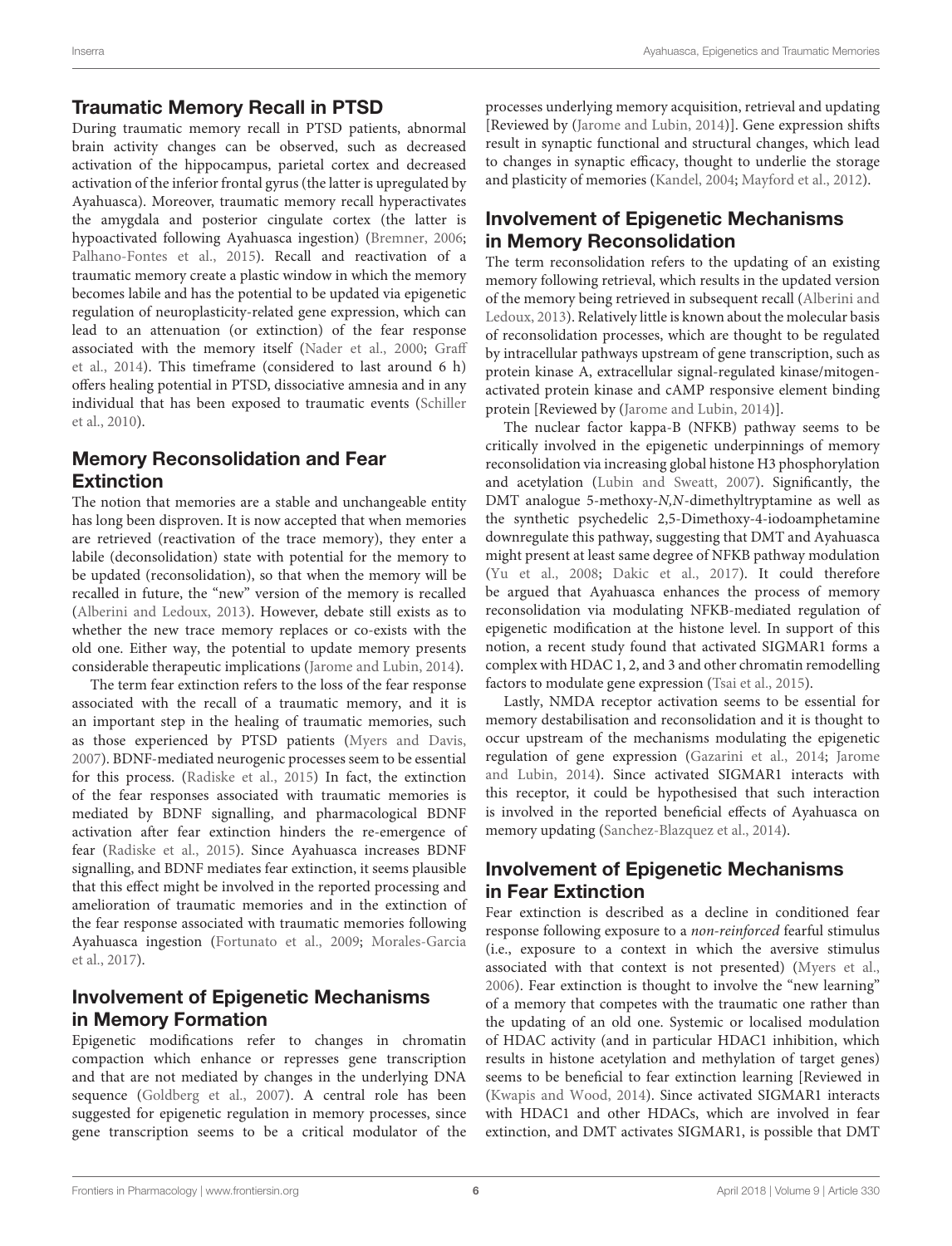and Ayahuasca might be beneficial in erasing the fear response associated with traumatic memories [\(Tsai et al.,](#page-11-19) [2015\)](#page-11-19).

Similarly, studies have shown that L-type voltage-gated calcium channels (LVGCCs) are involved in the extinction of conditioned fear [\(McKinney et al.,](#page-10-32) [2008;](#page-10-32) [Davis and Bauer,](#page-9-31) [2012;](#page-9-31) [Temme and Murphy,](#page-11-32) [2017\)](#page-11-32). Interestingly, DMT, harmaline and harmane all modulate LVGCCs [\(Splettstoesser et al.,](#page-11-33) [2005;](#page-11-33) [Johannessen et al.,](#page-10-33) [2009;](#page-10-33) [Gao et al.,](#page-10-34) [2012\)](#page-10-34). Therefore, it seems plausible that such effect might be involved in the Ayahuascainduced extinction of conditioned fear memories.

"Stronger" memories seem to be more resistant to reconsolidation, and they can become labile only if the retrieval session is prolonged [\(Besnard et al.,](#page-9-32) [2012\)](#page-9-32). Moreover, the process of extinction of the fear response coupled to a traumatic memory is possible within a window of 6 h after reactivation, while the memory is labile [\(Schiller et al.,](#page-11-31) [2010\)](#page-11-31). Therefore, the prolonged biological effects arising from Ayahuasca ingestion (3–6 h) could represent a beneficial timeframe for the retrieval, reconsolidation and/or fear extinction of traumatic memories.

# HYPOTHESIS: AYAHUASCA RECONSOLIDATES TRAUMATIC MEMORIES VIA MODULATING BRAIN ACTIVITY, NEUROTRANSMISSION AND **EPIGENETICS**

Given the available evidence from cellular, pre-clinical and clinical studies, supported by ample anecdotal evidence, I hypothesise that Ayahuasca ingestion can be helpful in the processing and healing of traumatic memories. I postulate that such effects might be mediated by a multilevel mechanism involving (a) changes in patterns of brain activity conducive to memory retrieval, memory reconsolidation and fear extinction, (b) activation of receptors which trigger antiamnesic intracellular signalling pathways conducive to the retrieval of traumatic memories, (c) changes in neurotransmitter systems in discrete brain regions which are beneficial to memory updating and fear extinction, (d) enhancement of synaptic plasticity and neurogenesis, and (e) involvement of epigenetic mechanisms, which update the previous emotional association of the memory via modifying the epigenetic signature and cellular memory of the neurons that physically store the traumatic memory. I suggest that these processes result in the memory being updated, to a less- or even non-traumatic form.

Given that Ayahuasca ingestion (a) hyperactivates brain areas involved in the retrieval of memories (parahippocampal gyrus), regulation of emotional processing and perception of errors (anterior insula), regulation and processing of negative emotional stimuli (IFG) and emotional arousal (amygdala), and (b) boosts dopaminergic neurotransmission, an essential requisite for memory retrieval and reconsolidation, I postulate that Ayahuasca creates a pattern of brain activity which is conducive to the recall and/or re-experiencing of traumatic memories, or memories that have a negative connotation [\(Phillips et al.,](#page-11-11) [1998;](#page-11-11) [Ullsperger et al.,](#page-11-12) [2010;](#page-11-12) [Etkin et al.,](#page-9-4) [2011;](#page-9-4)

[Zhu et al.,](#page-12-0) [2012;](#page-12-0) [Tabei,](#page-11-8) [2015;](#page-11-8) [Urgesi et al.,](#page-11-9) [2016\)](#page-11-9). This process is assisted by the anti-amnesic effects of SIGMAR1 activation, which are potentially mediated by enhanced cholinergic, NMDAglutamatergic and dopaminergic neurotransmission and might be involved in the retrieval of repressed memories [\(Earley et al.,](#page-9-15) [1991;](#page-9-15) [Maurice et al.,](#page-10-12) [1998;](#page-10-12) [Antonini et al.,](#page-9-16) [2009\)](#page-9-16).

When the traumatic memory is recalled, it enters a labile state, which allows for the memory to be updated and reconsolidated and/or for the fear response associated with the memory to be erased (fear extinction). In line with this notion, Ayahuasca hyperactivates the subcallosal gyrus, which is involved in the rehearsing and processing of "sad" autobiographic memories, while hyperactivating and boosting dopaminergic neurotransmission in the amygdala; these processes are involved in fear extinction [\(Mayberg et al.,](#page-10-1) [1999;](#page-10-1) [Riba et al.,](#page-11-6) [2006;](#page-11-6) [Myers](#page-10-0) [and Davis,](#page-10-0) [2007;](#page-10-0) [Palhano-Fontes et al.,](#page-11-7) [2015\)](#page-11-7). These effects suggest the instauration of a pattern of brain activity which is conducive to the processing of traumatic memories and to the extinction of the conditioned fear response associated with such memories [\(Mayberg et al.,](#page-10-1) [1999;](#page-10-1) [Myers and Davis,](#page-10-0) [2007\)](#page-10-0).

SIGMAR1 has been shown to modulate the CB1/NMDA receptor interaction [\(Sanchez-Blazquez et al.,](#page-11-22) [2014\)](#page-11-22). Since CB1 receptors are enriched in the amygdala (one of the brain areas hyperactivated by Ayahuasca), and given that CB1 or NMDA agonists prevent fear expression during traumatic memory retrieval, this supports a role for Ayahuasca in the updating and reconsolidation of traumatic memories by modulating the fear responses associated with the traumatic memory [\(McDonald and](#page-10-18) [Mascagni,](#page-10-18) [2001;](#page-10-18) [Lee et al.,](#page-10-19) [2017\)](#page-10-19). The hypothesis presented in this paper is also supported by the fact that each of the main alkaloids present in Ayahuasca modulate LVGCCs, which are involved in the extinction of conditioned fear [\(Splettstoesser et al.,](#page-11-33) [2005;](#page-11-33) [McKinney et al.,](#page-10-32) [2008;](#page-10-32) [Johannessen et al.,](#page-10-33) [2009;](#page-10-33) [Davis and Bauer,](#page-9-31) [2012;](#page-9-31) [Gao et al.,](#page-10-34) [2012;](#page-10-34) [Temme and Murphy,](#page-11-32) [2017\)](#page-11-32).

Moreover, given the neurotrophic and neurogenic effects of the alkaloids present in Ayahuasca, it cannot be excluded that these effects too could be involved in the processes of memory reconsolidation and/or fear extinction, since those mnemonic processes require increased synaptic plasticity [\(Fortunato](#page-9-9) [et al.,](#page-9-9) [2009;](#page-9-9) [Radiske et al.,](#page-11-16) [2015;](#page-11-16) [Morales-Garcia et al.,](#page-10-6) [2017\)](#page-10-6). Furthermore, Ayahuasca ingestion increases dopaminergic and decreases GABAergic neurotransmission in the amygdala [\(de Castro-Neto et al.,](#page-9-6) [2013\)](#page-9-6). In line with the hypothesis here presented, the former is involved in fear extinction learning, while negative regulation of the latter is conducive to antiamnesic effects [\(Barad et al.,](#page-9-33) [2006;](#page-9-33) [Rau et al.,](#page-11-15) [2009\)](#page-11-15). These lines of evidence support a role for Ayahuasca in the retrieval of traumatic, repressed memories and in the extinction of the fear associated with such memories in PTSD and dissociative amnesia [\(Barad et al.,](#page-9-33) [2006;](#page-9-33) [de Castro-Neto et al.,](#page-9-6) [2013\)](#page-9-6).

Finally, SIGMAR1 interacts with the epigenetic modulators HDAC1, 2 and 3, and these proteins are involved in transcriptional regulation and chromatin remodelling, representing crucial modulators of memory updating and reconsolidation in the amygdala [\(Maddox and Schafe,](#page-10-35) [2011\)](#page-10-35). Hence, I hypothesise that DMT-mediated SIGMAR1 activation, via the recruitment of HDAC and other chromatin remodelling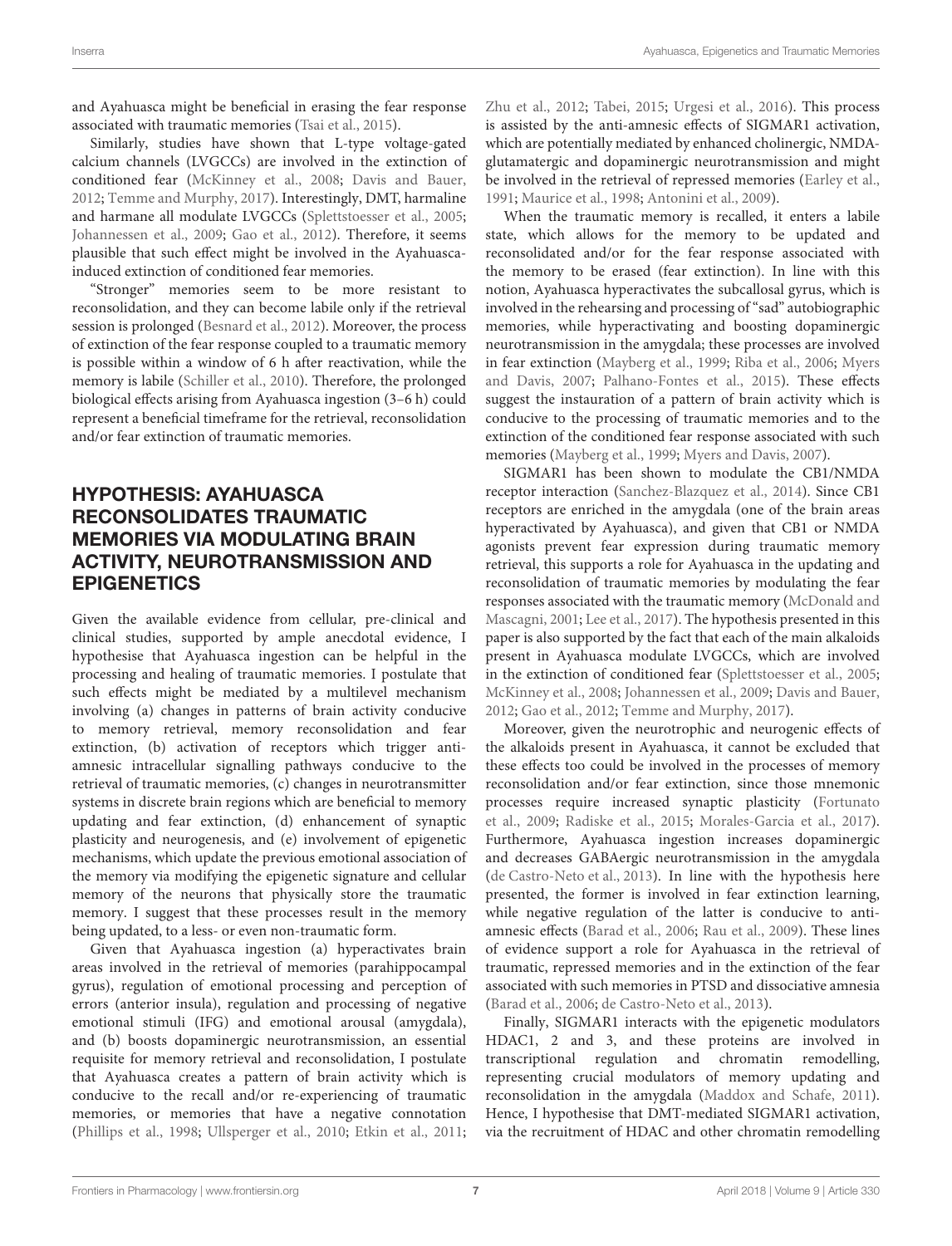molecules, results in the updating of the traumatic memory. This occurs by means of epigenetic modifications in the neurons that previously stored the traumatic memory; these modifications delete the transcriptional "instructions" to trigger the fear response that is associated with the memory updating the memory to become a non-traumatic one.

To the best of the author's knowledge, no formal study has investigated the potential of Ayahuasca or its alkaloids in isolation in the updating of traumatic memories and in fear extinction processes. However, one study has investigated the potential of psilocybin in the extinction of fear conditioning. In that study, mice receiving low doses (but not high doses) of psilocybin, exhibited a facilitated extinction of the fear response in a paradigm for hippocampal-dependent trace conditioning paradigm [\(Catlow et al.,](#page-9-34) [2013\)](#page-9-34). A mechanistic explanation for such differences was not investigated in that study. The authors suggested that, since psilocybin increases dopaminergic neurotransmission, and since drugs that increase dopamine availability are beneficial to fear extinction, psilocybin might be beneficial to fear extinction via enhancing dopaminergic neurotransmission [\(Aghajanian and Marek,](#page-8-3) [1999;](#page-8-3) [Vollenweider](#page-12-5) [et al.,](#page-12-5) [1999;](#page-12-5) [Vazquez-Borsetti et al.,](#page-11-34) [2009;](#page-11-34) [Catlow et al.,](#page-9-34) [2013\)](#page-9-34). A similar study investigating the effects of 3,4-methylenedioxymethamphetamine (MDMA) on fear extinction in rodents found that MDMA enhanced fear extinction when administered before fear extinction learning while increasing BDNF signalling in the amygdala following extinction learning [\(Young et al.,](#page-12-6) [2015\)](#page-12-6).

#### TRANSLATIONAL IMPLICATIONS OF AYAHUASCA-MEDIATED HEALING OF CELLULAR MEMORY

Cellular memory is the maintenance of gene expression and silencing patterns in a cell through the processes of DNA replication and packaging, which almost never involves changes in DNA sequence [\(Turner,](#page-11-35) [2002;](#page-11-35) [Henikoff and Greally,](#page-10-36) [2016\)](#page-10-36). This type of intrinsic DNA-bound memory is crucial during development and later in life to rule out cellular transformation [\(Jacobs and van Lohuizen,](#page-10-37) [2002\)](#page-10-37). Given the influence of activated SIGMAR1 on epigenetics processes and chromatin compaction, it seems possible that DMT and Ayahuasca might modulate cellular memory [\(Tsai et al.,](#page-11-19) [2015\)](#page-11-19).

Cellular memory is mediated by proteins and short noncoding RNAs which, following DNA replication, ensure the perpetuation of repressed and active transcriptional states in the offspring. Examples are proteins belonging to the polycomb and trithorax families, and microRNAs, which are involved in cellular memory, reprogramming and differentiation by controlling the expression of hundreds of target genes [\(Steffen and Ringrose,](#page-11-36) [2014;](#page-11-36) [Stuwe et al.,](#page-11-37) [2014;](#page-11-37) [Hwang et al.,](#page-10-38) [2017\)](#page-10-38).

Cellular memory seems to be dysregulated in many conditions, including but not limited to PTSD, cancer, epilepsy, neurodegenerative and gastrointestinal disorders and gut microbiome-mediated diseases [\(Jacobs and van Lohuizen,](#page-10-37) [2002;](#page-10-37) [Paul et al.,](#page-11-38) [2015;](#page-11-38) [Zannas et al.,](#page-12-3) [2015;](#page-12-3) [Hwang et al.,](#page-10-38) [2017;](#page-10-38) [Kiese](#page-10-39) [et al.,](#page-10-39) [2017\)](#page-10-39). Drugs that modulate cellular memory have the

potential to reverse pathological cellular phenotypes mediated by dysregulated cellular memory. Examples include molecules able to change the fate of cells with dysregulated cellular memory in cancer and those able to restore neuron-mediated synaptogenesis and learning in neurodegeneration [\(Henikoff and Greally,](#page-10-36) [2016;](#page-10-36) [Hwang et al.,](#page-10-38) [2017\)](#page-10-38).

Therefore, given that SIGMAR1 interacts with the epigenetic machinery, and given that the alkaloids present in Ayahuasca have neurogenic, neuroplastic, neuroprotective and immunomodulatory properties, it seems plausible that these compounds might be useful in diseases such as those of neurodegenerative and transformative nature (i.e., Alzheimer's disease and cancer) [\(Jacobs and van Lohuizen,](#page-10-37) [2002;](#page-10-37) [Fortunato](#page-9-9) [et al.,](#page-9-9) [2009;](#page-9-9) [Tsai et al.,](#page-11-19) [2015;](#page-11-19) [Hwang et al.,](#page-10-38) [2017;](#page-10-38) [Morales-Garcia](#page-10-6) [et al.,](#page-10-6) [2017\)](#page-10-6). This represents a tentative suggestion and further studies should investigate this possibility.

## FUTURE DIRECTIONS

Further studies are required to determine if the hypothesis here presented is indeed confirmed by experimental evidence. If the theory here postulated proves to be true, Ayahuasca could represent the first pharmacological therapy which targets traumatic memories in PTSD and dissociative amnesia.

Double-blind, placebo-controlled studies are warranted to determine the efficacy of Ayahuasca treatment in PTSD and dissociative amnesia. Brain activity in PTSD patients could be assessed via imaging techniques before and during Ayahuasca ingestion, to assess potential regional changes in activity which could indicate improvements of PTSD symptoms. PTSD and dissociative amnesia patients could be asked to rehearse traumatic memory during Ayahuasca ingestion to determine if this could indeed represent a helpful approach in relieving the traumatic connotation of those memories. Moreover, follow up studies could investigate if the abnormal patterns of brain activation in PTSD and dissociative amnesia patients can be altered by Ayahuasca ingestion and if such alterations are stable over time [\(Lanius et al.,](#page-10-24) [2001;](#page-10-24) [Brand et al.,](#page-9-29) [2009\)](#page-9-29). Particular care should be taken in these settings, because the retrieval of repressed traumatic memories could inadvertently result in re-traumatization [\(Nielson and Megler,](#page-11-5) [2014\)](#page-11-5). Therefore, psychological support should be available before, during and after such trials, to ensure adequate care for the well-being of the participants. Nevertheless, because fear extinction is generally considered to be susceptible to change rather than permanent, it is important to follow-up PTSD patients that undergo Ayahuasca therapy for the healing of traumatic memories; there exists the possibility that the fear memory might be reinstated, renewed, or spontaneously recovered [\(Myers and Davis,](#page-10-0) [2007\)](#page-10-0).

Pre-clinical studies could investigate the potential of Ayahuasca treatment through paradigms of fear extinction. Such paradigms include contextual fear conditioning and cued fear conditioning. Contextual fear conditioning involves (a) placing the animal in a novel environment, (b) presenting them with an aversive stimulus, (c) removing the animal, (d) subsequently returning the animal to the same environment and quantifying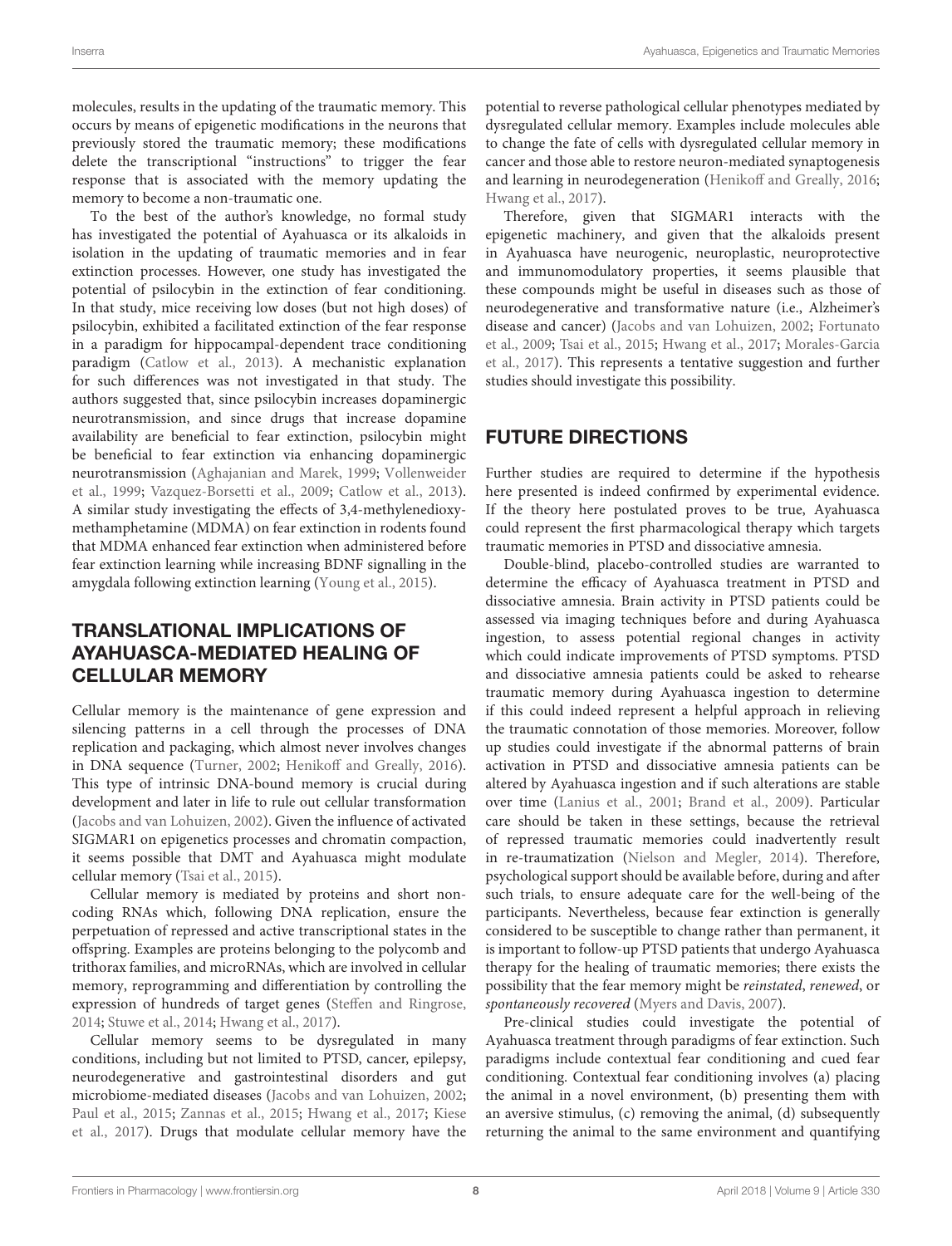"freezing" behaviour without presenting the aversive stimulus. Cued fear conditioning paradigms are similar to contextual ones with the difference that the aversive stimulus is preceded by a contextual cue (i.e., a sound or a light). When the animals are returned to the testing environment, the cue is presented but the aversive stimulus is not and freezing behaviour is quantified. The freezing behaviour derives from the fact that the animal has learned that the specific environment is unpleasant and being placed in such environment will likely result in the aversive stimulus being re-presented [\(Curzon et al.,](#page-9-35) [2009\)](#page-9-35). If Ayahuascatreated animals present decreased freezing behaviour in those paradigms, this might suggest that indeed Ayahuasca is beneficial in the extinction of fear conditioning, as it was previously demonstrated with 3,4-methylenedioxymethamphetamine and low-dose psilocybin [\(Catlow et al.,](#page-9-34) [2013;](#page-9-34) [Young et al.,](#page-12-6) [2015\)](#page-12-6).

To the best of the author's knowledge, no study has investigated the effects of Ayahuasca or other psychedelic compounds on processes involving epigenetic regulation of gene expression. However, studies investigating gene expression changes stemming from LSD and proteomic changes induced by the DMT analogue 5-MeO-DMT have been reported [\(Nichols](#page-11-39) [and Sanders-Bush,](#page-11-39) [2002;](#page-11-39) [Nichols et al.,](#page-11-40) [2003;](#page-11-40) [Dakic et al.,](#page-9-30) [2017\)](#page-9-30). An early investigation into long-term Ayahuasca drinkers suggested that long-term Ayahuasca consumption increases 5HT binding sites in platelets [\(Callaway et al.,](#page-9-36) [1994\)](#page-9-36). Although this study did not suggest an involvement of epigenetic processes in the changes observed, it cannot be excluded that the differences observed might be mediated by changes in epigenetic regulation of the 5HT receptor gene or neighbouring regulatory DNA regions.

Further studies should investigate the possibility that Ayahuasca affects epigenetic processes and epigenetic markers thereof (such as histone acetylation, methylation and phosphorylation and DNA methylation). Such studies could involve either epigenome-wide interrogation or analyses at specific DNA (or histone) sites of interest in specific pathologies, such as PTSD, depression, and autoimmune disorders.

Finally, in order to investigate if Ayahuasca has effects on cellular memory mechanisms, studies could be performed analysing the expression levels and epigenetic signatures of proteins involved in cellular memory regulation, such as those belonging to the polycomb and trithorax families, which, respectively, sustain repressed and active transcriptional states of hundreds of genes [\(Steffen and Ringrose,](#page-11-36) [2014\)](#page-11-36). If Ayahuasca indeed affects the transcription, translation, post-translational modification or epigenetic regulation of those proteins, it could mean that Ayahuasca has an effect on cellular memory processes. If this proves to be true, it could be that the

#### **REFERENCES**

- <span id="page-8-0"></span>Abraham, A. D., Neve, K. A., and Lattal, K. M. (2014). Dopamine and extinction: a convergence of theory with fear and reward circuitry. Neurobiol. Learn. Mem. 108, 65–77. [doi: 10.1016/j.nlm.2013.1](https://doi.org/10.1016/j.nlm.2013.11.007) [1.007](https://doi.org/10.1016/j.nlm.2013.11.007)
- <span id="page-8-3"></span>Aghajanian, G. K., and Marek, G. J. (1999). Serotonin, via 5-HT2A receptors, increases EPSCs in layer V pyramidal cells of prefrontal cortex by an

beneficial effects observed and reported in several diseases and conditions following Ayahuasca ingestion might be mediated by its SIGMAR1-mediated effects on those master regulatory mechanisms [\(Frecska et al.,](#page-9-0) [2016;](#page-9-0) [Henikoff and Greally,](#page-10-36) [2016\)](#page-10-36).

#### **CONCLUSION**

In this work a mechanism that might explain the healing effects of Ayahuasca ingestion on traumatic memories has been hypothesised. I have highlighted the effects of Ayahuasca on the modulation of brain activity, neurotransmission, and neurogenesis, which are consistent with the reported effects of Ayahuasca on the retrieval of traumatic memories. Moreover, I have explored the effects of DMT-mediated SIGMAR1 activation on the modulation of anti-amnesic pathways and on the regulation of epigenetic processes, which might be involved in the healing of traumatic memories via memory reconsolidation and/or fear extinction. Moreover, given the effects of SIGMAR1 on epigenetic processes, the author suggests that Ayahuasca might be useful in the treatment of disorders in which the cellular memory is dysregulated, such as cancer and neurodegenerative and autoimmune diseases. Further efficacy studies should aim at optimising therapeutic Ayahuasca doses while investigating the hypothesis here presented in randomised controlled trials with PTSD and dissociative amnesia patients and/or in pre-clinical models of PTSD, memory reconsolidation and fear extinction. Clinical trials should be coupled to preliminary psychiatric assessments, ongoing psychological treatment and integration to avoid negative psychological outcomes, such as fear renewal, fear reinstatement or psychosis. If the hypothesis here presented proves to be true, it might help guide evidence-based informed policy decisions. Such decisions could help alter the legal status of Ayahuasca and lead toward the utilisation of Ayahuasca in psychiatry and other fields of medicine.

#### AUTHOR CONTRIBUTIONS

The author confirms being the sole contributor of this work and approved it for publication.

#### ACKNOWLEDGMENTS

The author acknowledges the contribution of Dr. Dennis Schiaroli to the development of the hypothesis presented here and the invaluable contribution of Dr. Sarah Pearce to proofreading and editing this manuscript.

asynchronous mode of glutamate release. Brain Res. 825, 161–171. [doi: 10.1016/](https://doi.org/10.1016/S0006-8993(99)01224-X) [S0006-8993\(99\)01224-X](https://doi.org/10.1016/S0006-8993(99)01224-X)

- <span id="page-8-2"></span>Alberini, C. M., and Ledoux, J. E. (2013). Memory reconsolidation. Curr. Biol. 23, R746–R750. [doi: 10.1016/j.cub.2013.06.046](https://doi.org/10.1016/j.cub.2013.06.046)
- <span id="page-8-1"></span>Albizu, L., Holloway, T., Gonzalez-Maeso, J., and Sealfon, S. C. (2011). Functional crosstalk and heteromerization of serotonin 5-HT2A and dopamine D2 receptors. Neuropharmacology 61, 770–777. [doi: 10.1016/j.neuropharm.2011.](https://doi.org/10.1016/j.neuropharm.2011.05.023) [05.023](https://doi.org/10.1016/j.neuropharm.2011.05.023)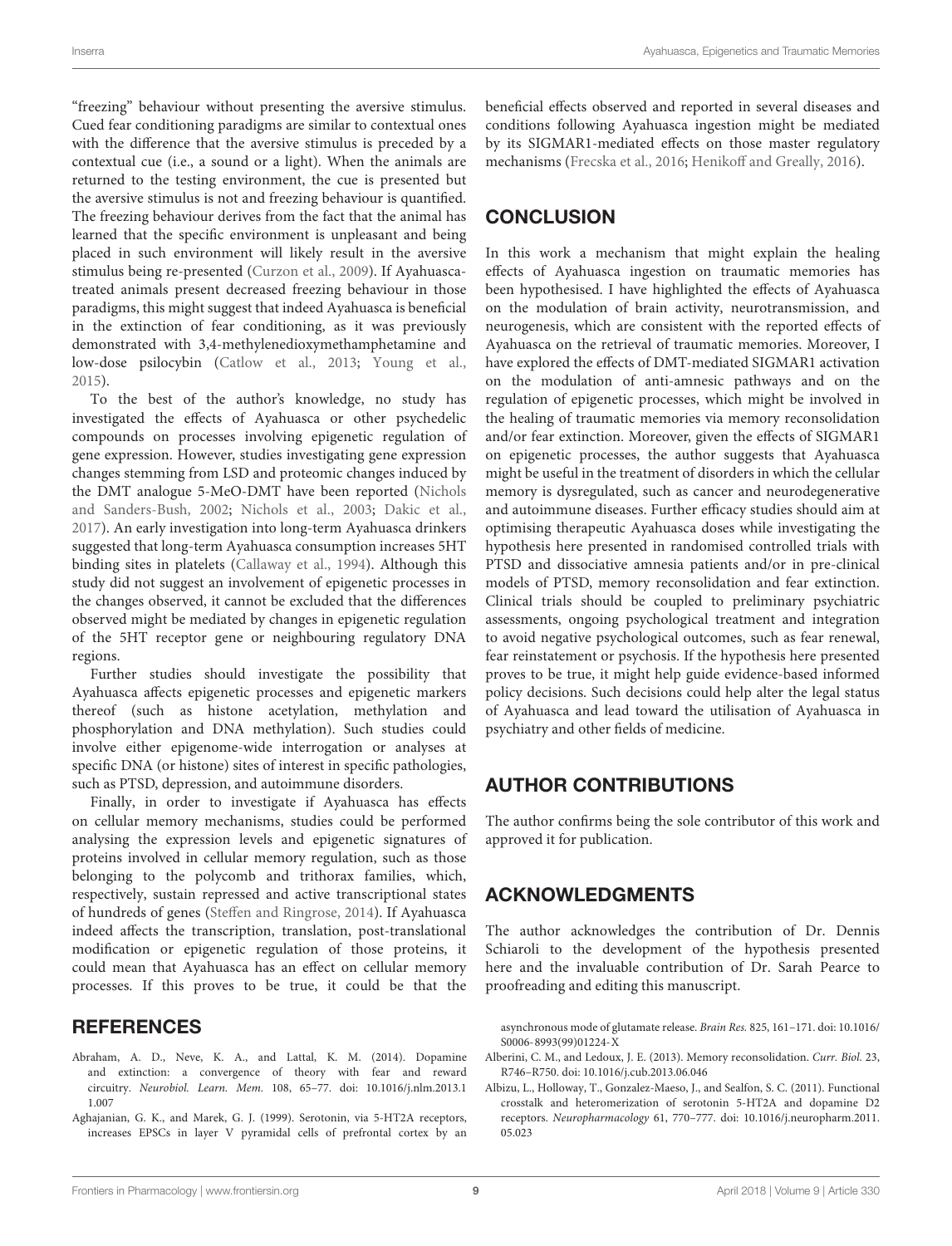- <span id="page-9-16"></span>Antonini, V., Prezzavento, O., Coradazzi, M., Marrazzo, A., Ronsisvalle, S., Arena, E., et al. (2009). Anti-amnesic properties of (±)-PPCC, a novel sigma receptor ligand, on cognitive dysfunction induced by selective cholinergic lesion in rats. J. Neurochem. 109, 744–754. [doi: 10.1111/j.1471-4159.2009.06000.x](https://doi.org/10.1111/j.1471-4159.2009.06000.x)
- <span id="page-9-7"></span>Badgaiyan, R. D. (2014). Imaging dopamine neurotransmission in live human brain. Prog. Brain Res. 211, 165–182. [doi: 10.1016/B978-0-444-63425-2.00](https://doi.org/10.1016/B978-0-444-63425-2.00007-6) [007-6](https://doi.org/10.1016/B978-0-444-63425-2.00007-6)
- <span id="page-9-12"></span>Balasuriya, D., D'sa, L., Talker, R., Dupuis, E., Maurin, F., Martin, P., et al. (2014). A direct interaction between the sigma-1 receptor and the hERG voltagegated K+ channel revealed by atomic force microscopy and homogeneous time-resolved fluorescence (HTRF(R)). J. Biol. Chem. 289, 32353–32363. [doi: 10.1074/jbc.M114.603506](https://doi.org/10.1074/jbc.M114.603506)
- <span id="page-9-33"></span>Barad, M., Gean, P. W., and Lutz, B. (2006). The role of the amygdala in the extinction of conditioned fear. Biol. Psychiatry 60, 322–328. [doi: 10.1016/j.](https://doi.org/10.1016/j.biopsych.2006.05.029) [biopsych.2006.05.029](https://doi.org/10.1016/j.biopsych.2006.05.029)
- <span id="page-9-22"></span>Bartus, R. T., Dean, R. L. III, Beer, B., and Lippa, A. S. (1982). The cholinergic hypothesis of geriatric memory dysfunction. Science 217, 408–414. [doi: 10.1126/](https://doi.org/10.1126/science.7046051) [science.7046051](https://doi.org/10.1126/science.7046051)
- <span id="page-9-24"></span>Bedard-Gilligan, M., and Zoellner, L. A. (2012). Dissociation and memory fragmentation in post-traumatic stress disorder: an evaluation of the dissociative encoding hypothesis. Memory 20, 277–299. [doi: 10.1080/09658211.](https://doi.org/10.1080/09658211.2012.655747) [2012.655747](https://doi.org/10.1080/09658211.2012.655747)
- <span id="page-9-13"></span>Beggiato, S., Borelli, A. C., Borroto-Escuela, D., Corbucci, I., Tomasini, M. C., Marti, M., et al. (2017). Cocaine modulates allosteric D2-sigma1 receptorreceptor interactions on dopamine and glutamate nerve terminals from rat striatum. Cell. Signal. 40, 116–124. [doi: 10.1016/j.cellsig.2017.09.007](https://doi.org/10.1016/j.cellsig.2017.09.007)
- <span id="page-9-32"></span>Besnard, A., Caboche, J., and Laroche, S. (2012). Reconsolidation of memory: a decade of debate. Prog. Neurobiol. 99, 61–80. [doi: 10.1016/j.pneurobio.2012.07.](https://doi.org/10.1016/j.pneurobio.2012.07.002) [002](https://doi.org/10.1016/j.pneurobio.2012.07.002)
- <span id="page-9-25"></span>Borroto-Escuela, D. O., Agnati, L. F., Bechter, K., Jansson, A., Tarakanov, A. O., and Fuxe, K. (2015). The role of transmitter diffusion and flow versus extracellular vesicles in volume transmission in the brain neural-glial networks. Philos. Trans. R. Soc. Lond. B Biol. Sci. 370:20140183. [doi: 10.1098/rstb.2014.0183](https://doi.org/10.1098/rstb.2014.0183)
- <span id="page-9-19"></span>Borroto-Escuela, D. O., Carlsson, J., Ambrogini, P., Narvaez, M., Wydra, K., Tarakanov, A. O., et al. (2017). Understanding the role of GPCR heteroreceptor complexes in modulating the brain networks in health and disease. Front. Cell Neurosci. 11:37. [doi: 10.3389/fncel.2017.00037](https://doi.org/10.3389/fncel.2017.00037)
- <span id="page-9-18"></span>Borroto-Escuela, D. O., Romero-Fernandez, W., Narvaez, M., Oflijan, J., Agnati, L. F., and Fuxe, K. (2014). Hallucinogenic 5-HT2AR agonists LSD and DOI enhance dopamine D2R protomer recognition and signaling of D2-5-HT2A heteroreceptor complexes. Biochem. Biophys. Res. Commun. 443, 278–284. [doi: 10.1016/j.bbrc.2013.11.104](https://doi.org/10.1016/j.bbrc.2013.11.104)
- <span id="page-9-17"></span>Borroto-Escuela, D. O., Romero-Fernandez, W., Tarakanov, A. O., Marcellino, D., Ciruela, F., Agnati, L. F., et al. (2010). Dopamine D2 and 5-hydroxytryptamine 5-HT((2)A) receptors assemble into functionally interacting heteromers. Biochem. Biophys. Res. Commun. 401, 605–610. [doi: 10.1016/j.bbrc.2010.09.110](https://doi.org/10.1016/j.bbrc.2010.09.110)
- <span id="page-9-20"></span>Botwinick, C. Y., and Quartermain, D. (1974). Recovery from amnesia induced by pre-test injections of monoamine oxidase inhibitors. Pharmacol. Biochem. Behav. 2, 375–379. [doi: 10.1016/0091-3057\(74\)90083-5](https://doi.org/10.1016/0091-3057(74)90083-5)
- <span id="page-9-29"></span>Brand, M., Eggers, C., Reinhold, N., Fujiwara, E., Kessler, J., Heiss, W. D., et al. (2009). Functional brain imaging in 14 patients with dissociative amnesia reveals right inferolateral prefrontal hypometabolism. Psychiatry Res. 174, 32–39. [doi: 10.1016/j.pscychresns.2009.03.008](https://doi.org/10.1016/j.pscychresns.2009.03.008)
- <span id="page-9-27"></span>Bremner, J. D. (2006). Traumatic stress: effects on the brain. Dialogues Clin Neurosci 8, 445–461.
- <span id="page-9-28"></span>Bremner, J. D., Innis, R. B., Ng, C. K., Staib, L. H., Salomon, R. M., Bronen, R. A., et al. (1997). Positron emission tomography measurement of cerebral metabolic correlates of yohimbine administration in combat-related posttraumatic stress disorder. Arch. Gen. Psychiatry 54, 246–254. [doi: 10.1001/archpsyc.1997.](https://doi.org/10.1001/archpsyc.1997.01830150070011) [01830150070011](https://doi.org/10.1001/archpsyc.1997.01830150070011)
- <span id="page-9-2"></span>Bunzow, J. R., Sonders, M. S., Arttamangkul, S., Harrison, L. M., Zhang, G., Quigley, D. I., et al. (2001). Amphetamine, 3,4 methylenedioxymethamphetamine, lysergic acid diethylamide, and metabolites of the catecholamine neurotransmitters are agonists of a rat trace amine receptor. Mol. Pharmacol. 60, 1181–1188. [doi: 10.1124/mol.60.6.1181](https://doi.org/10.1124/mol.60.6.1181)
- <span id="page-9-36"></span>Callaway, J. C., Airaksinen, M. M., Mckenna, D. J., Brito, G. S., and Grob, C. S. (1994). Platelet serotonin uptake sites increased in drinkers of ayahuasca. Psychopharmacology (Berl.) 116, 385–387. [doi: 10.1007/BF02245347](https://doi.org/10.1007/BF02245347)
- <span id="page-9-5"></span>Carhart-Harris, R. L., Erritzoe, D., Williams, T., Stone, J. M., Reed, L. J., Colasanti, A., et al. (2012). Neural correlates of the psychedelic state as determined by fMRI studies with psilocybin. Proc. Natl. Acad. Sci. U.S.A. 109, 2138–2143. [doi: 10.1073/pnas.1119598109](https://doi.org/10.1073/pnas.1119598109)
- <span id="page-9-34"></span>Catlow, B. J., Song, S., Paredes, D. A., Kirstein, C. L., and Sanchez-Ramos, J. (2013). Effects of psilocybin on hippocampal neurogenesis and extinction of trace fear conditioning. Exp. Brain Res. 228, 481–491. [doi: 10.1007/s00221-013-3579-0](https://doi.org/10.1007/s00221-013-3579-0)
- <span id="page-9-23"></span>Contestabile, A. (2011). The history of the cholinergic hypothesis. Behav. Brain Res. 221, 334–340. [doi: 10.1016/j.bbr.2009.12.044](https://doi.org/10.1016/j.bbr.2009.12.044)
- <span id="page-9-35"></span>Curzon, P., Rustay, N. R., and Browman, K. E. (2009). "Cued and contextual fear conditioning for rodents," in Methods of Behavior Analysis in Neuroscience, 2nd Edn, ed. J. J. Buccafusco (Boca Raton, FL: CRC Press).
- <span id="page-9-30"></span>Dakic, V., Minardi Nascimento, J., Costa Sartore, R., Maciel, R. M., De Araujo, D. B., Ribeiro, S., et al. (2017). Short term changes in the proteome of human cerebral organoids induced by 5-MeO-DMT. Sci. Rep. 7:12863. [doi: 10.1038/](https://doi.org/10.1038/s41598-017-12779-5) [s41598-017-12779-5](https://doi.org/10.1038/s41598-017-12779-5)
- <span id="page-9-31"></span>Davis, S. E., and Bauer, E. P. (2012). L-type voltage-gated calcium channels in the basolateral amygdala are necessary for fear extinction. J. Neurosci. 32, 13582–13586. [doi: 10.1523/JNEUROSCI.0809-12.2012](https://doi.org/10.1523/JNEUROSCI.0809-12.2012)
- <span id="page-9-6"></span>de Castro-Neto, E. F., Da Cunha, R. H., Da Silveira, D. X., Yonamine, M., Gouveia, T. L., Cavalheiro, E. A., et al. (2013). Changes in aminoacidergic and monoaminergic neurotransmission in the hippocampus and amygdala of rats after ayahuasca ingestion. World J. Biol. Chem. 4, 141–147. [doi: 10.4331/wjbc.](https://doi.org/10.4331/wjbc.v4.i4.141) [v4.i4.141](https://doi.org/10.4331/wjbc.v4.i4.141)
- <span id="page-9-1"></span>Deliganis, A. V., Pierce, P. A., and Peroutka, S. J. (1991). Differential interactions of dimethyltryptamine (DMT) with 5-HT1A and 5-HT2 receptors. Biochem. Pharmacol. 41, 1739–1744. [doi: 10.1016/0006-2952\(91\)90178-8](https://doi.org/10.1016/0006-2952(91)90178-8)
- <span id="page-9-21"></span>Demmerle, J., Koch, A. J., and Holaska, J. M. (2012). The nuclear envelope protein emerin binds directly to histone deacetylase 3 (HDAC3) and activates HDAC3 activity. J. Biol. Chem. 287, 22080–22088. [doi: 10.1074/jbc.M111.325308](https://doi.org/10.1074/jbc.M111.325308)
- <span id="page-9-8"></span>Dominguez-Clave, E., Soler, J., Elices, M., Pascual, J. C., Alvarez, E., De La Fuente Revenga, M., et al. (2016). Ayahuasca: pharmacology, neuroscience and therapeutic potential. Brain Res. Bull. 126, 89–101. [doi: 10.1016/j.brainresbull.](https://doi.org/10.1016/j.brainresbull.2016.03.002) [2016.03.002](https://doi.org/10.1016/j.brainresbull.2016.03.002)
- <span id="page-9-15"></span>Earley, B., Burke, M., Leonard, B. E., Gouret, C. J., and Junien, J. L. (1991). Evidence for an anti-amnesic effect of JO 1784 in the rat: a potent and selective ligand for the sigma receptor. Brain Res. 546, 282–286. [doi: 10.1016/0006-8993\(91\)91](https://doi.org/10.1016/0006-8993(91)91492-J) [492-J](https://doi.org/10.1016/0006-8993(91)91492-J)
- <span id="page-9-4"></span>Etkin, A., Egner, T., and Kalisch, R. (2011). Emotional processing in anterior cingulate and medial prefrontal cortex. Trends Cogn. Sci. 15, 85–93. [doi: 10.1016/j.tics.2010.11.004](https://doi.org/10.1016/j.tics.2010.11.004)
- <span id="page-9-14"></span>Feltmann, K., Borroto-Escuela, D. O., Ruegg, J., Pinton, L., De Oliveira Sergio, T., Narvaez, M., et al. (2018). Effects of long-term alcohol drinking on the dopamine D2 receptor: gene expression and heteroreceptor complexes in the striatum in rats. Alcohol. Clin. Exp. Res. 42, 338–351. [doi: 10.1111/acer.13568](https://doi.org/10.1111/acer.13568)
- <span id="page-9-3"></span>Fontanilla, D., Johannessen, M., Hajipour, A. R., Cozzi, N. V., Jackson, M. B., and Ruoho, A. E. (2009). The hallucinogen N,N-dimethyltryptamine (DMT) is an endogenous sigma-1 receptor regulator. Science 323, 934–937. [doi: 10.1126/](https://doi.org/10.1126/science.1166127) [science.1166127](https://doi.org/10.1126/science.1166127)
- <span id="page-9-9"></span>Fortunato, J. J., Reus, G. Z., Kirsch, T. R., Stringari, R. B., Stertz, L., Kapczinski, F., et al. (2009). Acute harmine administration induces antidepressive-like effects and increases BDNF levels in the rat hippocampus. Prog. Neuropsychopharmacol. Biol. Psychiatry 33, 1425–1430. [doi: 10.1016/j.pnpbp.2009.07.021](https://doi.org/10.1016/j.pnpbp.2009.07.021)
- <span id="page-9-0"></span>Frecska, E., Bokor, P., and Winkelman, M. (2016). The therapeutic potentials of ayahuasca: possible effects against various diseases of civilization. Front. Pharmacol. 7:35. [doi: 10.3389/fphar.2016.00035](https://doi.org/10.3389/fphar.2016.00035)
- <span id="page-9-11"></span>Frecska, E., Szabo, A., Winkelman, M. J., Luna, L. E., and Mckenna, D. J. (2013). A possibly sigma-1 receptor mediated role of dimethyltryptamine in tissue protection, regeneration, and immunity. J. Neural Transm. (Vienna) 120, 1295–1303. [doi: 10.1007/s00702-013-1024-y](https://doi.org/10.1007/s00702-013-1024-y)
- <span id="page-9-10"></span>Fujimoto, M., Hayashi, T., Urfer, R., Mita, S., and Su, T. P. (2012). Sigma-1 receptor chaperones regulate the secretion of brain-derived neurotrophic factor. Synapse 66, 630–639. [doi: 10.1002/syn.21549](https://doi.org/10.1002/syn.21549)
- <span id="page-9-26"></span>Fuxe, K., and Borroto-Escuela, D. O. (2016a). Heteroreceptor complexes and their allosteric receptor-receptor interactions as a novel biological principle for integration of communication in the CNS: targets for drug development. Neuropsychopharmacology 41, 380–382. [doi: 10.1038/npp.2015.244](https://doi.org/10.1038/npp.2015.244)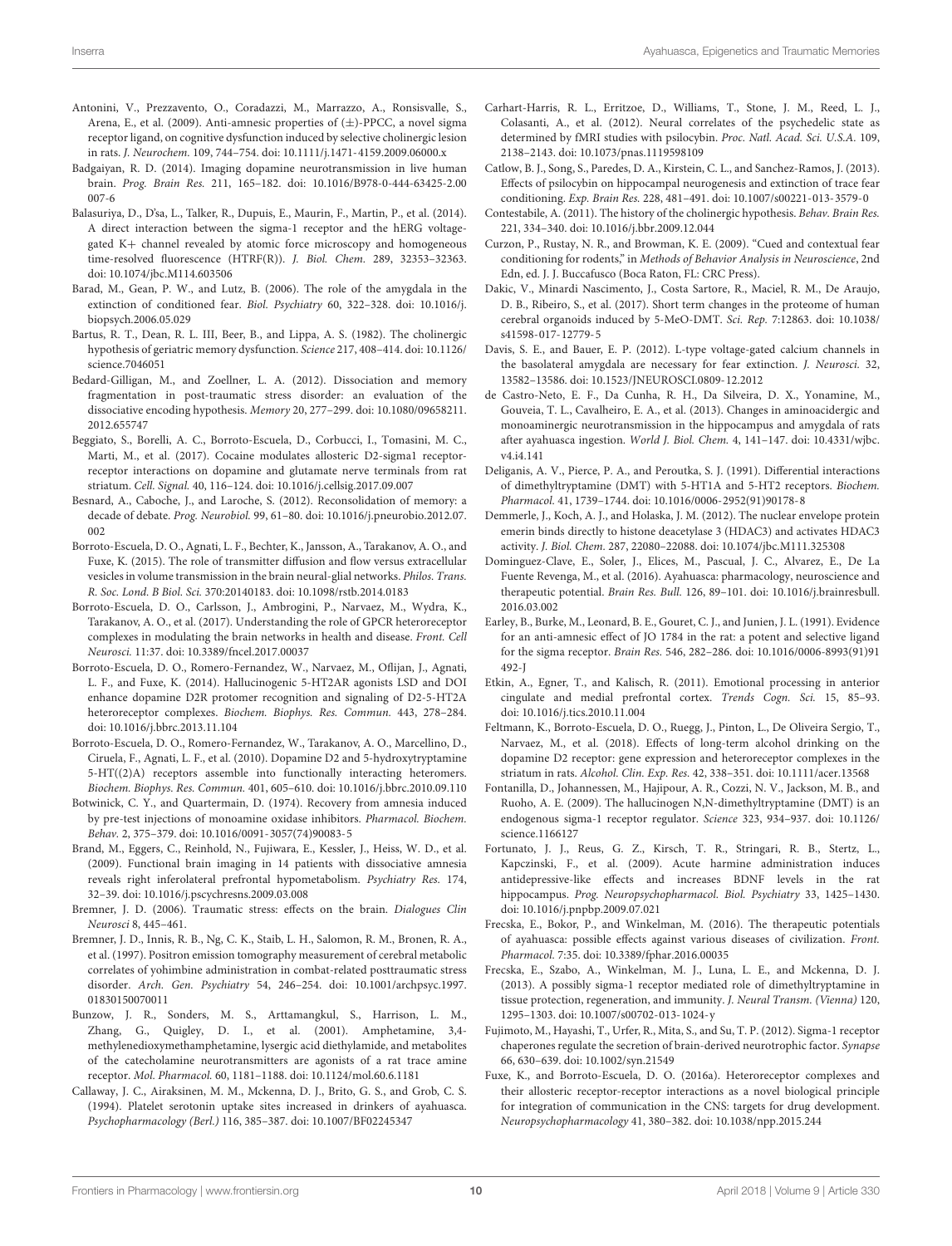- <span id="page-10-23"></span>Fuxe, K., and Borroto-Escuela, D. O. (2016b). Volume transmission and receptorreceptor interactions in heteroreceptor complexes: understanding the role of new concepts for brain communication. Neural Regen. Res. 11, 1220–1223. [doi: 10.4103/1673-5374.189168](https://doi.org/10.4103/1673-5374.189168)
- <span id="page-10-34"></span>Gao, X. F., Yao, J. J., He, Y. L., Hu, C., and Mei, Y. A. (2012). Sigma-1 receptor agonists directly inhibit Nav1.2/1.4 channels. PLoS One 7:e49384. [doi: 10.1371/](https://doi.org/10.1371/journal.pone.0049384) [journal.pone.0049384](https://doi.org/10.1371/journal.pone.0049384)
- <span id="page-10-30"></span>Gazarini, L., Stern, C. A., Piornedo, R. R., Takahashi, R. N., and Bertoglio, L. J. (2014). PTSD-like memory generated through enhanced noradrenergic activity is mitigated by a dual step pharmacological intervention targeting its reconsolidation. Int. J. Neuropsychopharmacol 18:pyu026. [doi: 10.1093/ijnp/](https://doi.org/10.1093/ijnp/pyu026) [pyu026](https://doi.org/10.1093/ijnp/pyu026)
- <span id="page-10-26"></span>Goldberg, A. D., Allis, C. D., and Bernstein, E. (2007). Epigenetics: a landscape takes shape. Cell 128, 635–638. [doi: 10.1016/j.cell.2007.02.006](https://doi.org/10.1016/j.cell.2007.02.006)
- <span id="page-10-14"></span>Goyal, R. K., and Chaudhury, A. (2013). Structure activity relationship of synaptic and junctional neurotransmission. Auton. Neurosci. 176, 11–31. [doi: 10.1016/j.](https://doi.org/10.1016/j.autneu.2013.02.012) [autneu.2013.02.012](https://doi.org/10.1016/j.autneu.2013.02.012)
- <span id="page-10-16"></span>Graff, J., Joseph, N. F., Horn, M. E., Samiei, A., Meng, J., Seo, J., et al. (2014). Epigenetic priming of memory updating during reconsolidation to attenuate remote fear memories. Cell 156, 261–276. [doi: 10.1016/j.cell.2013.12.020](https://doi.org/10.1016/j.cell.2013.12.020)
- <span id="page-10-2"></span>Greenberg, D. L., Rice, H. J., Cooper, J. J., Cabeza, R., Rubin, D. C., and Labar, K. S. (2005). Co-activation of the amygdala, hippocampus and inferior frontal gyrus during autobiographical memory retrieval. Neuropsychologia 43, 659–674. [doi: 10.1016/j.neuropsychologia.2004.09.002](https://doi.org/10.1016/j.neuropsychologia.2004.09.002)
- <span id="page-10-10"></span>Hanner, M., Moebius, F. F., Flandorfer, A., Knaus, H. G., Striessnig, J., Kempner, E., et al. (1996). Purification, molecular cloning, and expression of the mammalian sigma1-binding site. Proc. Natl. Acad. Sci. U.S.A. 93, 8072–8077. [doi: 10.1073/](https://doi.org/10.1073/pnas.93.15.8072) [pnas.93.15.8072](https://doi.org/10.1073/pnas.93.15.8072)
- <span id="page-10-8"></span>Hayashi, T., and Su, T. P. (2007). Sigma-1 receptor chaperones at the ERmitochondrion interface regulate Ca(2+) signaling and cell survival. Cell 131, 596–610. [doi: 10.1016/j.cell.2007.08.036](https://doi.org/10.1016/j.cell.2007.08.036)
- <span id="page-10-36"></span>Henikoff, S., and Greally, J. M. (2016). Epigenetics, cellular memory and gene regulation. Curr. Biol. 26, R644–R648. [doi: 10.1016/j.cub.2016.06.011](https://doi.org/10.1016/j.cub.2016.06.011)
- <span id="page-10-38"></span>Hwang, J. Y., Aromolaran, K. A., and Zukin, R. S. (2017). The emerging field of epigenetics in neurodegeneration and neuroprotection. Nat. Rev. Neurosci. 18, 347–361. [doi: 10.1038/nrn.2017.46](https://doi.org/10.1038/nrn.2017.46)
- <span id="page-10-7"></span>Ishikawa, M., Ishiwata, K., Ishii, K., Kimura, Y., Sakata, M., Naganawa, M., et al. (2007). High occupancy of sigma-1 receptors in the human brain after single oral administration of fluvoxamine: a positron emission tomography study using [11C]SA4503. Biol. Psychiatry 62, 878–883. [doi: 10.1016/j.biopsych.2007.](https://doi.org/10.1016/j.biopsych.2007.04.001) [04.001](https://doi.org/10.1016/j.biopsych.2007.04.001)
- <span id="page-10-37"></span>Jacobs, J. J., and van Lohuizen, M. (2002). Polycomb repression: from cellular memory to cellular proliferation and cancer. Biochim. Biophys. Acta 1602, 151–161. [doi: 10.1016/S0304-419X\(02\)00052-5](https://doi.org/10.1016/S0304-419X(02)00052-5)
- <span id="page-10-20"></span>Jarome, T. J., and Lubin, F. D. (2014). Epigenetic mechanisms of memory formation and reconsolidation. Neurobiol. Learn. Mem. 115, 116–127. [doi: 10.1016/j.nlm.2014.08.002](https://doi.org/10.1016/j.nlm.2014.08.002)
- <span id="page-10-33"></span>Johannessen, M., Ramachandran, S., Riemer, L., Ramos-Serrano, A., Ruoho, A. E., and Jackson, M. B. (2009). Voltage-gated sodium channel modulation by sigmareceptors in cardiac myocytes and heterologous systems. Am. J. Physiol. Cell Physiol. 296, C1049–C1057. [doi: 10.1152/ajpcell.00431.2008](https://doi.org/10.1152/ajpcell.00431.2008)
- <span id="page-10-27"></span>Kandel, E. R. (2004). The molecular biology of memory storage: a dialog between genes and synapses. Biosci. Rep. 24, 475–522. [doi: 10.1007/s10540-005-2742-7](https://doi.org/10.1007/s10540-005-2742-7)
- <span id="page-10-39"></span>Kiese, K., Jablonski, J., Hackenbracht, J., Wrosch, J. K., Groemer, T. W., Kornhuber, J., et al. (2017). Epigenetic control of epilepsy target genes contributes to a cellular memory of epileptogenesis in cultured rat hippocampal neurons. Acta Neuropathol. Commun. 5:79. [doi: 10.1186/s40478-017-0](https://doi.org/10.1186/s40478-017-0485-x) [485-x](https://doi.org/10.1186/s40478-017-0485-x)
- <span id="page-10-25"></span>Kikuchi, H., Fujii, T., Abe, N., Suzuki, M., Takagi, M., Mugikura, S., et al. (2010). Memory repression: brain mechanisms underlying dissociative amnesia. J. Cogn. Neurosci. 22, 602–613. [doi: 10.1162/jocn.2009.21212](https://doi.org/10.1162/jocn.2009.21212)
- <span id="page-10-9"></span>Kourrich, S., Hayashi, T., Chuang, J. Y., Tsai, S. Y., Su, T. P., and Bonci, A. (2013). Dynamic interaction between sigma-1 receptor and Kv1.2 shapes neuronal and behavioral responses to cocaine. Cell 152, 236–247. [doi: 10.1016/j.cell.2012.1](https://doi.org/10.1016/j.cell.2012.12.004) [2.004](https://doi.org/10.1016/j.cell.2012.12.004)
- <span id="page-10-4"></span>Kumar, J. S., and Mann, J. J. (2014). PET tracers for serotonin receptors and their applications. Cent. Nerv. Syst. Agents Med. Chem. 14, 96–112. [doi: 10.2174/](https://doi.org/10.2174/1871524914666141030124316) [1871524914666141030124316](https://doi.org/10.2174/1871524914666141030124316)
- <span id="page-10-17"></span>Kwapis, J. L., and Wood, M. A. (2014). Epigenetic mechanisms in fear conditioning: implications for treating post-traumatic stress disorder. Trends Neurosci. 37, 706–720. [doi: 10.1016/j.tins.2014.08.005](https://doi.org/10.1016/j.tins.2014.08.005)
- <span id="page-10-24"></span>Lanius, R. A., Williamson, P. C., Densmore, M., Boksman, K., Gupta, M. A., Neufeld, R. W., et al. (2001). Neural correlates of traumatic memories in posttraumatic stress disorder: a functional MRI investigation. Am. J. Psychiatry 158, 1920–1922. [doi: 10.1176/appi.ajp.158.11.1920](https://doi.org/10.1176/appi.ajp.158.11.1920)
- <span id="page-10-19"></span>Lee, J. L. C., Nader, K., and Schiller, D. (2017). An update on memory reconsolidation updating. Trends Cogn. Sci. 21, 531–545. [doi: 10.1016/j.tics.](https://doi.org/10.1016/j.tics.2017.04.006) [2017.04.006](https://doi.org/10.1016/j.tics.2017.04.006)
- <span id="page-10-5"></span>Lenart, L., Hodrea, J., Hosszu, A., Koszegi, S., Zelena, D., Balogh, D., et al. (2016). The role of sigma-1 receptor and brain-derived neurotrophic factor in the development of diabetes and comorbid depression in streptozotocin-induced diabetic rats. Psychopharmacology (Berl.) 233, 1269–1278. [doi: 10.1007/s00213-](https://doi.org/10.1007/s00213-016-4209-x) [016-4209-x](https://doi.org/10.1007/s00213-016-4209-x)
- <span id="page-10-29"></span>Lubin, F. D., and Sweatt, J. D. (2007). The IkappaB kinase regulates chromatin structure during reconsolidation of conditioned fear memories. Neuron 55, 942–957. [doi: 10.1016/j.neuron.2007.07.039](https://doi.org/10.1016/j.neuron.2007.07.039)
- <span id="page-10-15"></span>Lukasiewicz, S., Polit, A., Kedracka-Krok, S., Wedzony, K., Mackowiak, M., and Dziedzicka-Wasylewska, M. (2010). Hetero-dimerization of serotonin 5- HT(2A) and dopamine D(2) receptors. Biochim. Biophys. Acta 1803, 1347–1358. [doi: 10.1016/j.bbamcr.2010.08.010](https://doi.org/10.1016/j.bbamcr.2010.08.010)
- <span id="page-10-35"></span>Maddox, S. A., and Schafe, G. E. (2011). Epigenetic alterations in the lateral amygdala are required for reconsolidation of a Pavlovian fear memory. Learn. Mem. 18, 579–593. [doi: 10.1101/lm.2243411](https://doi.org/10.1101/lm.2243411)
- <span id="page-10-3"></span>Maguire, E. A., and Mummery, C. J. (1999). Differential modulation of a common memory retrieval network revealed by positron emission tomography. Hippocampus 9, 54–61. [doi: 10.1002/\(SICI\)1098-1063\(1999\)9:1<54::AID-](https://doi.org/10.1002/(SICI)1098-1063(1999)9:1<54::AID-HIPO6>3.0.CO;2-O)[HIPO6>3.0.CO;2-O](https://doi.org/10.1002/(SICI)1098-1063(1999)9:1<54::AID-HIPO6>3.0.CO;2-O)
- <span id="page-10-21"></span>Martin, S. J., Grimwood, P. D., and Morris, R. G. (2000). Synaptic plasticity and memory: an evaluation of the hypothesis. Annu. Rev. Neurosci. 23, 649–711. [doi: 10.1146/annurev.neuro.23.1.649](https://doi.org/10.1146/annurev.neuro.23.1.649)
- <span id="page-10-13"></span>Mash, D. C., and Zabetian, C. P. (1992). Sigma receptors are associated with cortical limbic areas in the primate brain. Synapse 12, 195–205. [doi: 10.1002/](https://doi.org/10.1002/syn.890120304) [syn.890120304](https://doi.org/10.1002/syn.890120304)
- <span id="page-10-12"></span>Maurice, T., Su, T. P., and Privat, A. (1998). Sigma1 (sigma 1) receptor agonists and neurosteroids attenuate B25-35-amyloid peptide-induced amnesia in mice through a common mechanism. Neuroscience 83, 413–428. [doi: 10.1016/S0306-](https://doi.org/10.1016/S0306-4522(97)00405-3) [4522\(97\)00405-3](https://doi.org/10.1016/S0306-4522(97)00405-3)
- <span id="page-10-1"></span>Mayberg, H. S., Liotti, M., Brannan, S. K., Mcginnis, S., Mahurin, R. K., Jerabek, P. A., et al. (1999). Reciprocal limbic-cortical function and negative mood: converging PET findings in depression and normal sadness. Am. J. Psychiatry 156, 675–682.
- <span id="page-10-28"></span>Mayford, M., Siegelbaum, S. A., and Kandel, E. R. (2012). Synapses and memory storage. Cold Spring Harb. Perspect. Biol. 4:a005751. [doi: 10.1101/cshperspect.](https://doi.org/10.1101/cshperspect.a005751) [a005751](https://doi.org/10.1101/cshperspect.a005751)
- <span id="page-10-18"></span>McDonald, A. J., and Mascagni, F. (2001). Localization of the CB1 type cannabinoid receptor in the rat basolateral amygdala: high concentrations in a subpopulation of cholecystokinin-containing interneurons. Neuroscience 107, 641–652. [doi: 10.1016/S0306-4522\(01\)00380-3](https://doi.org/10.1016/S0306-4522(01)00380-3)
- <span id="page-10-22"></span>McGaugh, J. L. (2000). Memory–a century of consolidation. Science 287, 248–251. [doi: 10.1126/science.287.5451.248](https://doi.org/10.1126/science.287.5451.248)
- <span id="page-10-32"></span>McKinney, B. C., Sze, W., White, J. A., and Murphy, G. G. (2008). L-type voltagegated calcium channels in conditioned fear: a genetic and pharmacological analysis. Learn. Mem. 15, 326–334. [doi: 10.1101/lm.893808](https://doi.org/10.1101/lm.893808)
- <span id="page-10-11"></span>Miedaner, T., and Geiger, H. H. (2015). Biology, genetics, and management of ergot (Claviceps spp.) in rye, sorghum, and pearl millet. Toxins (Basel) 7, 659–678. [doi: 10.3390/toxins7030659](https://doi.org/10.3390/toxins7030659)
- <span id="page-10-6"></span>Morales-Garcia, J. A., De La Fuente Revenga, M., Alonso-Gil, S., Rodriguez-Franco, M. I., Feilding, A., Perez-Castillo, A., et al. (2017). The alkaloids of Banisteriopsis caapi, the plant source of the Amazonian hallucinogen Ayahuasca, stimulate adult neurogenesis in vitro. Sci. Rep. 7:5309. [doi: 10.1038/](https://doi.org/10.1038/s41598-017-05407-9) [s41598-017-05407-9](https://doi.org/10.1038/s41598-017-05407-9)
- <span id="page-10-0"></span>Myers, K. M., and Davis, M. (2007). Mechanisms of fear extinction. Mol. Psychiatry 12, 120–150. [doi: 10.1038/sj.mp.4001939](https://doi.org/10.1038/sj.mp.4001939)
- <span id="page-10-31"></span>Myers, K. M., Ressler, K. J., and Davis, M. (2006). Different mechanisms of fear extinction dependent on length of time since fear acquisition. Learn. Mem. 13, 216–223. [doi: 10.1101/lm.119806](https://doi.org/10.1101/lm.119806)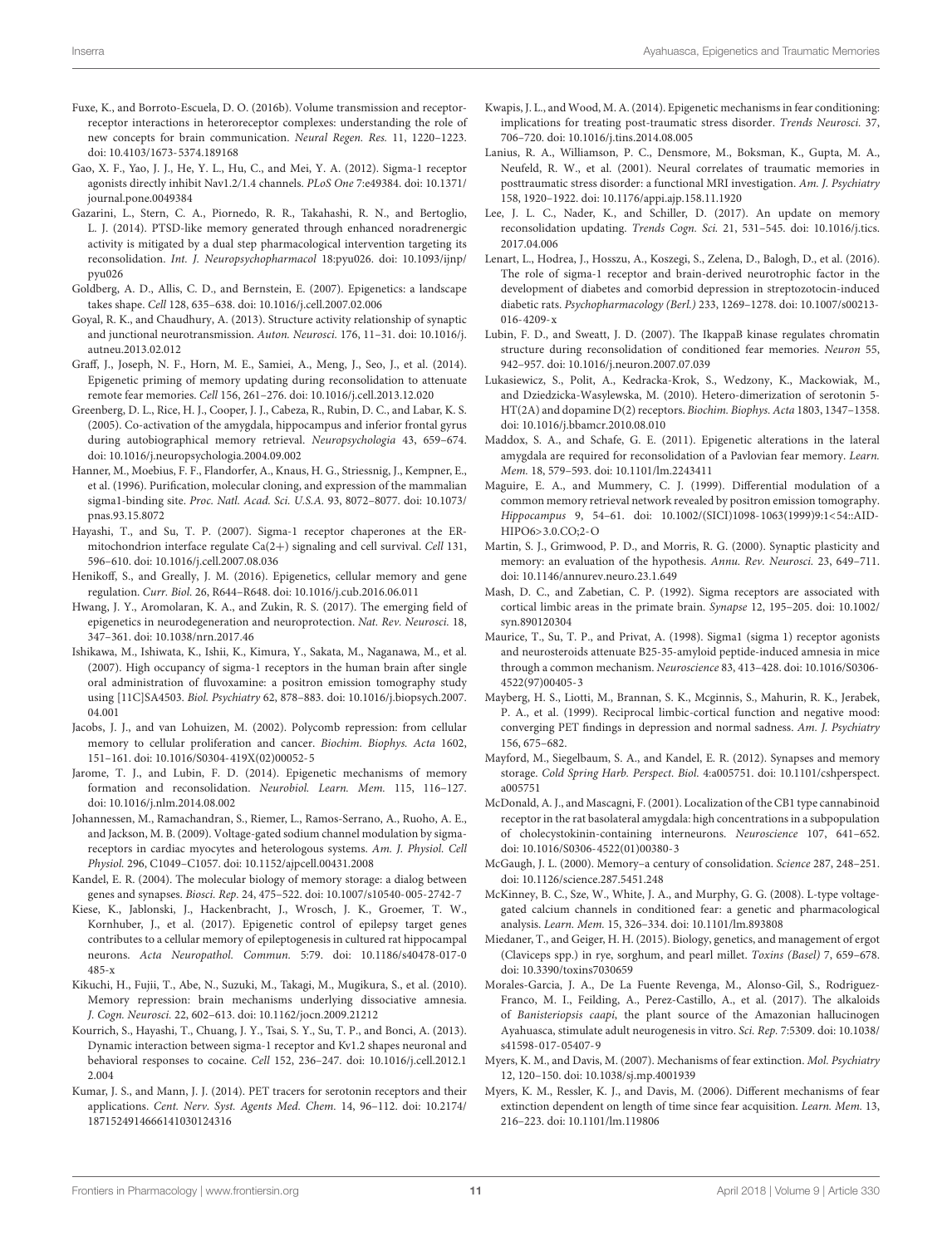- <span id="page-11-23"></span>Nadel, L., Hupbach, A., Gomez, R., and Newman-Smith, K. (2012). Memory formation, consolidation and transformation. Neurosci. Biobehav. Rev. 36, 1640–1645. [doi: 10.1016/j.neubiorev.2012.03.001](https://doi.org/10.1016/j.neubiorev.2012.03.001)
- <span id="page-11-30"></span>Nader, K., Schafe, G. E., and Le Doux, J. E. (2000). Fear memories require protein synthesis in the amygdala for reconsolidation after retrieval. Nature 406, 722–726. [doi: 10.1038/35021052](https://doi.org/10.1038/35021052)
- <span id="page-11-40"></span>Nichols, C. D., Garcia, E. E., and Sanders-Bush, E. (2003). Dynamic changes in prefrontal cortex gene expression following lysergic acid diethylamide administration. Brain Res. Mol. Brain Res. 111, 182–188. [doi: 10.1016/S0169-](https://doi.org/10.1016/S0169-328X(03)00029-9) [328X\(03\)00029-9](https://doi.org/10.1016/S0169-328X(03)00029-9)
- <span id="page-11-39"></span>Nichols, C. D., and Sanders-Bush, E. (2002). A single dose of lysergic acid diethylamide influences gene expression patterns within the mammalian brain. Neuropsychopharmacology 26, 634–642. [doi: 10.1016/S0893-133X\(01\)00405-5](https://doi.org/10.1016/S0893-133X(01)00405-5)
- <span id="page-11-5"></span>Nielson, J. L., and Megler, J. D. (2014). "Ayahuasca as a candidate therapy for PTSD," in The Therapeutic Use of Ayahuasca, ed. C. C. B. Labate (New York, NY: Springer).
- <span id="page-11-20"></span>Ortiz-Renteria, M., Juarez-Contreras, R., Gonzalez-Ramirez, R., Islas, L. D., Sierra-Ramirez, F., Llorente, I., et al. (2018). TRPV1 channels and the progesterone receptor Sig-1R interact to regulate pain. Proc. Natl. Acad. Sci. U.S.A. 115, E1657–E1666. [doi: 10.1073/pnas.1715972115](https://doi.org/10.1073/pnas.1715972115)
- <span id="page-11-7"></span>Palhano-Fontes, F., Andrade, K. C., Tofoli, L. F., Santos, A. C., Crippa, J. A., Hallak, J. E., et al. (2015). The psychedelic state induced by ayahuasca modulates the activity and connectivity of the default mode network. PLoS One 10:e0118143. [doi: 10.1371/journal.pone.0118143](https://doi.org/10.1371/journal.pone.0118143)
- <span id="page-11-38"></span>Paul, B., Barnes, S., Demark-Wahnefried, W., Morrow, C., Salvador, C., Skibola, C., et al. (2015). Influences of diet and the gut microbiome on epigenetic modulation in cancer and other diseases. Clin. Epigenetics 7:112. [doi: 10.1186/](https://doi.org/10.1186/s13148-015-0144-7) [s13148-015-0144-7](https://doi.org/10.1186/s13148-015-0144-7)
- <span id="page-11-11"></span>Phillips, M. L., Young, A. W., Scott, S. K., Calder, A. J., Andrew, C., Giampietro, V., et al. (1998). Neural responses to facial and vocal expressions of fear and disgust. Proc. Biol. Sci. 265, 1809–1817. [doi: 10.1098/rspb.1998.0506](https://doi.org/10.1098/rspb.1998.0506)
- <span id="page-11-16"></span>Radiske, A., Rossato, J. I., Kohler, C. A., Gonzalez, M. C., Medina, J. H., and Cammarota, M. (2015). Requirement for BDNF in the reconsolidation of fear extinction. J. Neurosci. 35, 6570–6574. [doi: 10.1523/JNEUROSCI.4093-14.2015](https://doi.org/10.1523/JNEUROSCI.4093-14.2015)
- <span id="page-11-15"></span>Rau, V., Iyer, S. V., Oh, I., Chandra, D., Harrison, N., Eger, E. I., et al. (2009). Gamma-aminobutyric acid type A receptor alpha 4 subunit knockout mice are resistant to the amnestic effect of isoflurane. Anesth. Analg. 109, 1816–1822. [doi: 10.1213/ANE.0b013e3181bf6ae6](https://doi.org/10.1213/ANE.0b013e3181bf6ae6)
- <span id="page-11-2"></span>Ray, T. S. (2010). Psychedelics and the human receptorome. PLoS One 5:e9019. [doi: 10.1371/journal.pone.0009019](https://doi.org/10.1371/journal.pone.0009019)
- <span id="page-11-6"></span>Riba, J., Romero, S., Grasa, E., Mena, E., Carrio, I., and Barbanoj, M. J. (2006). Increased frontal and paralimbic activation following ayahuasca, the pan-Amazonian inebriant. Psychopharmacology (Berl.) 186, 93–98. [doi: 10.1007/](https://doi.org/10.1007/s00213-006-0358-7) [s00213-006-0358-7](https://doi.org/10.1007/s00213-006-0358-7)
- <span id="page-11-3"></span>Riba, J., Valle, M., Urbano, G., Yritia, M., Morte, A., and Barbanoj, M. J. (2003). Human pharmacology of ayahuasca: subjective and cardiovascular effects, monoamine metabolite excretion, and pharmacokinetics. J. Pharmacol. Exp. Ther. 306, 73–83. [doi: 10.1124/jpet.103.049882](https://doi.org/10.1124/jpet.103.049882)
- <span id="page-11-28"></span>Samuelson, K. W. (2011). Post-traumatic stress disorder and declarative memory functioning: a review. Dialogues Clin. Neurosci. 13, 346–351.
- <span id="page-11-4"></span>Sanches, R. F., De Lima Osorio, F., Dos Santos, R. G., Macedo, L. R., Maia-De-Oliveira, J. P., Wichert-Ana, L., et al. (2016). Antidepressant effects of a single dose of ayahuasca in patients with recurrent depression: a SPECT study. J. Clin. Psychopharmacol. 36, 77–81. [doi: 10.1097/JCP.0000000000000436](https://doi.org/10.1097/JCP.0000000000000436)
- <span id="page-11-22"></span>Sanchez-Blazquez, P., Rodriguez-Munoz, M., Herrero-Labrador, R., Burgueno, J., Zamanillo, D., and Garzon, J. (2014). The calcium-sensitive Sigma-1 receptor prevents cannabinoids from provoking glutamate NMDA receptor hypofunction: implications in antinociception and psychotic diseases. Int. J. Neuropsychopharmacol. 17, 1943–1955. [doi: 10.1017/S146114571400](https://doi.org/10.1017/S1461145714000029) [0029](https://doi.org/10.1017/S1461145714000029)
- <span id="page-11-31"></span>Schiller, D., Monfils, M. H., Raio, C. M., Johnson, D. C., Ledoux, J. E., and Phelps, E. A. (2010). Preventing the return of fear in humans using reconsolidation update mechanisms. Nature 463, 49–53. [doi: 10.1038/nature08637](https://doi.org/10.1038/nature08637)
- <span id="page-11-0"></span>Schultes, R. E., Hofmann, A., and Ratsch, C. (1979). Plants of the Gods: Origins of Hallucinogenic Use. New York, NY: McGraw-Hill.
- <span id="page-11-27"></span>Schwabe, L., Wolf, O. T., and Oitzl, M. S. (2010). Memory formation under stress: quantity and quality. Neurosci. Biobehav. Rev. 34, 584–591. [doi: 10.1016/](https://doi.org/10.1016/j.neubiorev.2009.11.015) [j.neubiorev.2009.11.015](https://doi.org/10.1016/j.neubiorev.2009.11.015)
- <span id="page-11-13"></span>Shin, L. M., Rauch, S. L., and Pitman, R. K. (2006). Amygdala, medial prefrontal cortex, and hippocampal function in PTSD. Ann. N. Y. Acad. Sci. 1071, 67–79. [doi: 10.1196/annals.1364.007](https://doi.org/10.1196/annals.1364.007)
- <span id="page-11-1"></span>Smith, R. L., Canton, H., Barrett, R. J., and Sanders-Bush, E. (1998). Agonist properties of N,N-dimethyltryptamine at serotonin 5-HT2A and 5-HT2C receptors. Pharmacol. Biochem. Behav. 61, 323–330. [doi: 10.1016/S0091-](https://doi.org/10.1016/S0091-3057(98)00110-5) [3057\(98\)00110-5](https://doi.org/10.1016/S0091-3057(98)00110-5)
- <span id="page-11-14"></span>Speth, J., Speth, C., Kaelen, M., Schloerscheidt, A. M., Feilding, A., Nutt, D. J., et al. (2016). Decreased mental time travel to the past correlates with default-mode network disintegration under lysergic acid diethylamide. J. Psychopharmacol. 30, 344–353. [doi: 10.1177/0269881116628430](https://doi.org/10.1177/0269881116628430)
- <span id="page-11-33"></span>Splettstoesser, F., Bonnet, U., Wiemann, M., Bingmann, D., and Busselberg, D. (2005). Modulation of voltage-gated channel currents by harmaline and harmane. Br. J. Pharmacol. 144, 52–58. [doi: 10.1038/sj.bjp.0706024](https://doi.org/10.1038/sj.bjp.0706024)
- <span id="page-11-29"></span>Staniloiu, A., and Markowitsch, H. J. (2014). Dissociative amnesia. Lancet Psychiatry 1, 226–241. [doi: 10.1016/S2215-0366\(14\)70279-2](https://doi.org/10.1016/S2215-0366(14)70279-2)
- <span id="page-11-36"></span>Steffen, P. A., and Ringrose, L. (2014). What are memories made of? How Polycomb and Trithorax proteins mediate epigenetic memory. Nat. Rev. Mol. Cell Biol. 15, 340–356. [doi: 10.1038/nrm3789](https://doi.org/10.1038/nrm3789)
- <span id="page-11-26"></span>Strupp, B. J., and Levitsky, D. A. (1985). A mnemonic role for vasopressin: the evidence for and against. Neurosci. Biobehav. Rev. 9, 399–411. [doi: 10.1016/](https://doi.org/10.1016/0149-7634(85)90018-1) [0149-7634\(85\)90018-1](https://doi.org/10.1016/0149-7634(85)90018-1)
- <span id="page-11-37"></span>Stuwe, E., Toth, K. F., and Aravin, A. A. (2014). Small but sturdy: small RNAs in cellular memory and epigenetics. Genes Dev. 28, 423–431. [doi: 10.1101/gad.](https://doi.org/10.1101/gad.236414.113) [236414.113](https://doi.org/10.1101/gad.236414.113)
- <span id="page-11-17"></span>Suarez-Pereira, I., and Carrion, A. M. (2015). Updating stored memory requires adult hippocampal neurogenesis. Sci. Rep. 5:13993. [doi: 10.1038/srep13993](https://doi.org/10.1038/srep13993)
- <span id="page-11-18"></span>Szabo, A., Kovacs, A., Frecska, E., and Rajnavolgyi, E. (2014). Psychedelic N,Ndimethyltryptamine and 5-methoxy-N,N-dimethyltryptamine modulate innate and adaptive inflammatory responses through the sigma-1 receptor of human monocyte-derived dendritic cells. PLoS One 9:e106533. [doi: 10.1371/journal.](https://doi.org/10.1371/journal.pone.0106533) [pone.0106533](https://doi.org/10.1371/journal.pone.0106533)
- <span id="page-11-8"></span>Tabei, K. (2015). Inferior Frontal gyrus activation underlies the perception of emotions, while precuneus activation underlies the feeling of emotions during music listening. Behav. Neurol. 2015:529043. [doi: 10.1155/2015/529043](https://doi.org/10.1155/2015/529043)
- <span id="page-11-24"></span>Takeuchi, T., Duszkiewicz, A. J., and Morris, R. G. (2014). The synaptic plasticity and memory hypothesis: encoding, storage and persistence. Philos. Trans. R. Soc. Lond. B Biol. Sci. 369:20130288. [doi: 10.1098/rstb.2013.0288](https://doi.org/10.1098/rstb.2013.0288)
- <span id="page-11-32"></span>Temme, S. J., and Murphy, G. G. (2017). The L-type voltage-gated calcium channel CaV1.2 mediates fear extinction and modulates synaptic tone in the lateral amygdala. Learn. Mem. 24, 580–588. [doi: 10.1101/lm.045773.117](https://doi.org/10.1101/lm.045773.117)
- <span id="page-11-25"></span>Teyler, T. J., and DiScenna, P. (1985). The role of hippocampus in memory: a hypothesis. Neurosci. Biobehav. Rev. 9, 377–389. [doi: 10.1016/0149-7634\(85\)](https://doi.org/10.1016/0149-7634(85)90016-8) [90016-8](https://doi.org/10.1016/0149-7634(85)90016-8)
- <span id="page-11-19"></span>Tsai, S. Y., Chuang, J. Y., Tsai, M. S., Wang, X. F., Xi, Z. X., Hung, J. J., et al. (2015). Sigma-1 receptor mediates cocaine-induced transcriptional regulation by recruiting chromatin-remodeling factors at the nuclear envelope. Proc. Natl. Acad. Sci. U.S.A. 112, E6562–E6570. [doi: 10.1073/pnas.1518894112](https://doi.org/10.1073/pnas.1518894112)
- <span id="page-11-21"></span>Tsai, S. Y., Hayashi, T., Mori, T., and Su, T. P. (2009). Sigma-1 receptor chaperones and diseases. Cent. Nerv. Syst. Agents Med. Chem. 9, 184–189. [doi: 10.2174/](https://doi.org/10.2174/1871524910909030184) [1871524910909030184](https://doi.org/10.2174/1871524910909030184)
- <span id="page-11-35"></span>Turner, B. M. (2002). Cellular memory and the histone code. Cell 111, 285–291. [doi: 10.1016/S0092-8674\(02\)01080-2](https://doi.org/10.1016/S0092-8674(02)01080-2)
- <span id="page-11-12"></span>Ullsperger, M., Harsay, H. A., Wessel, J. R., and Ridderinkhof, K. R. (2010). Conscious perception of errors and its relation to the anterior insula. Brain Struct. Funct. 214, 629–643. [doi: 10.1007/s00429-010-0261-1](https://doi.org/10.1007/s00429-010-0261-1)
- <span id="page-11-9"></span>Urgesi, C., Mattiassi, A. D., Buiatti, T., and Marini, A. (2016). Tell it to a child! A brain stimulation study of the role of left inferior frontal gyrus in emotion regulation during storytelling. Neuroimage 136, 26–36. [doi: 10.1016/](https://doi.org/10.1016/j.neuroimage.2016.05.039) [j.neuroimage.2016.05.039](https://doi.org/10.1016/j.neuroimage.2016.05.039)
- <span id="page-11-10"></span>van Rooij, S. J., Rademaker, A. R., Kennis, M., Vink, M., Kahn, R. S., and Geuze, E. (2014). Impaired right inferior frontal gyrus response to contextual cues in male veterans with PTSD during response inhibition. J. Psychiatry Neurosci. 39, 330–338. [doi: 10.1503/jpn.130223](https://doi.org/10.1503/jpn.130223)
- <span id="page-11-34"></span>Vazquez-Borsetti, P., Cortes, R., and Artigas, F. (2009). Pyramidal neurons in rat prefrontal cortex projecting to ventral tegmental area and dorsal raphe nucleus express 5-HT2A receptors. Cereb. Cortex 19, 1678–1686. [doi: 10.1093/cercor/](https://doi.org/10.1093/cercor/bhn204) [bhn204](https://doi.org/10.1093/cercor/bhn204)